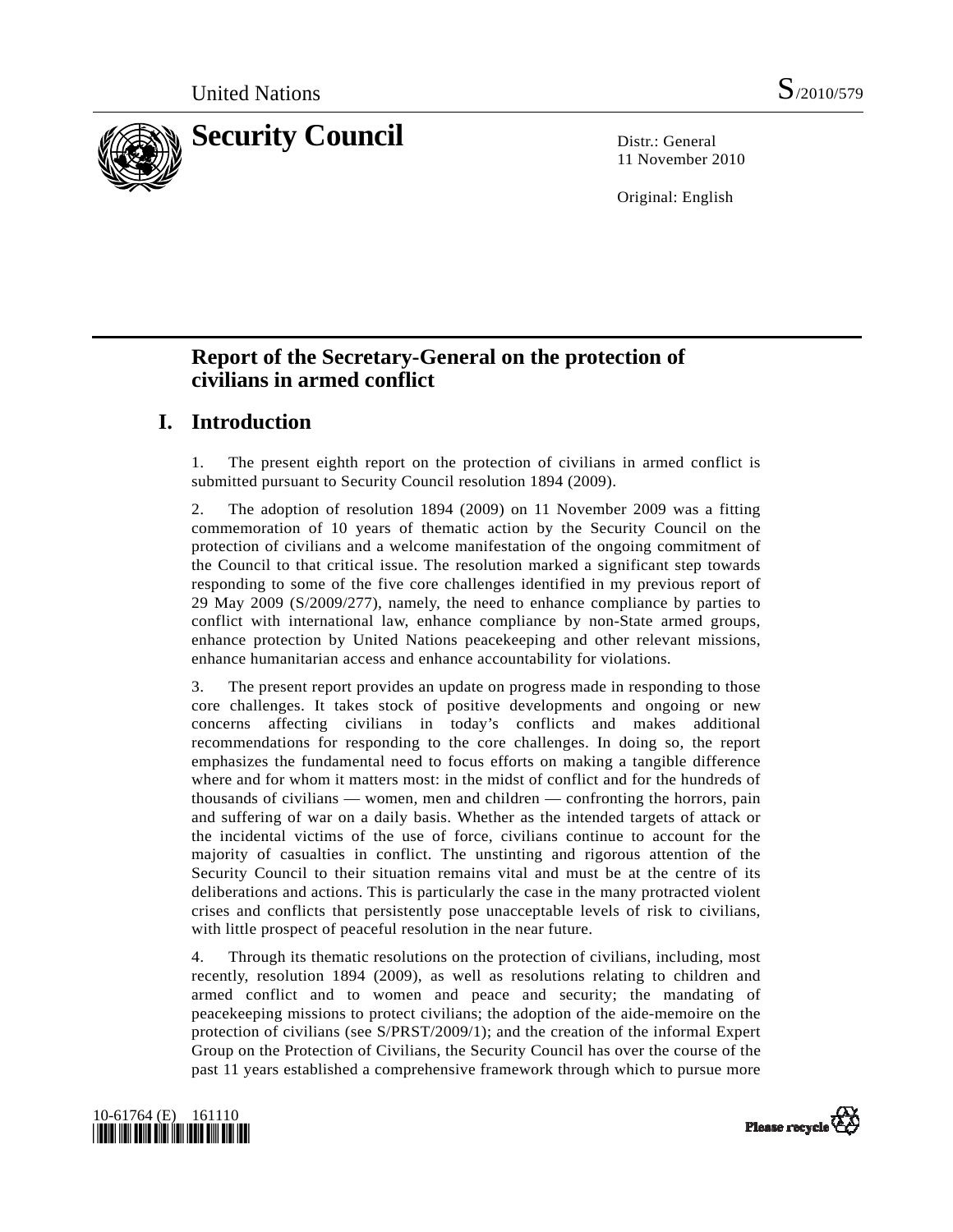effective protection on the ground. While this framework may be further developed, the emphasis must now be on making progress in enhancing protection on the ground.

5. For the Security Council, that means the systematic application of the aide-memoire and the regular use of the Expert Group to inform the development and revision of peacekeeping and other mission mandates, as well as other forms of Security Council action on protection. It means monitoring progress in providing protection to civilians and ensuring the implementation of the Council's resolutions. For United Nations country teams and peacekeeping and other relevant missions, it means more effective coordination, strategy setting and prioritizing; regular monitoring of the protection of civilians; and candid reporting to relevant bodies, including the Council, on obstacles to and opportunities for progress. For all involved — parties to conflict, the Security Council, Member States and the United Nations more broadly — it means redoubling efforts to meet the five core challenges and enhance respect for the principles of international humanitarian law, human rights law and refugee law on which the protection of civilians is founded.

## **II. The state of the protection of civilians**

6. To the extent that progress can be reported in the protection of civilians in the 18 months since my previous report, it is not on account of parties to conflict having scrupulously observed their obligations under international law. On the contrary, such progress rests with developments at the normative level and, above all, with the efforts of United Nations actors, in particular humanitarian agencies and peacekeeping missions, and other international and non-governmental organizations to enhance protection, as well as with the courage and ingenuity of the affected populations.

### **A. Ongoing and emerging concerns**

7. A significant factor in the failure of armed parties to conflict to observe international law is the continued prevalence of non-international armed conflicts, often marked by the proliferation and fragmentation of non-State armed groups. This has contributed to the asymmetric nature of conflict in places such as Afghanistan, the Democratic Republic of the Congo, Pakistan, Somalia, the Sudan and Yemen.

8. The consequences for civilians have been devastating, as armed groups have often sought to overcome their military inferiority by employing strategies that flagrantly violate international law. These range from deliberate attacks against civilians, including sexual violence, to attacks on civilian objects such as schools, to abduction, forced recruitment and using civilians to shield military objectives. The risks for civilians are further increased as militarily superior parties, in fighting an enemy that is often difficult to identify, respond with means and methods of warfare that may violate the principles of distinction and proportionality, giving rise to further civilian casualties.

9. In Afghanistan, for example, the United Nations Assistance Mission in Afghanistan (UNAMA) reports that in 2009 almost 6,000 civilians were killed or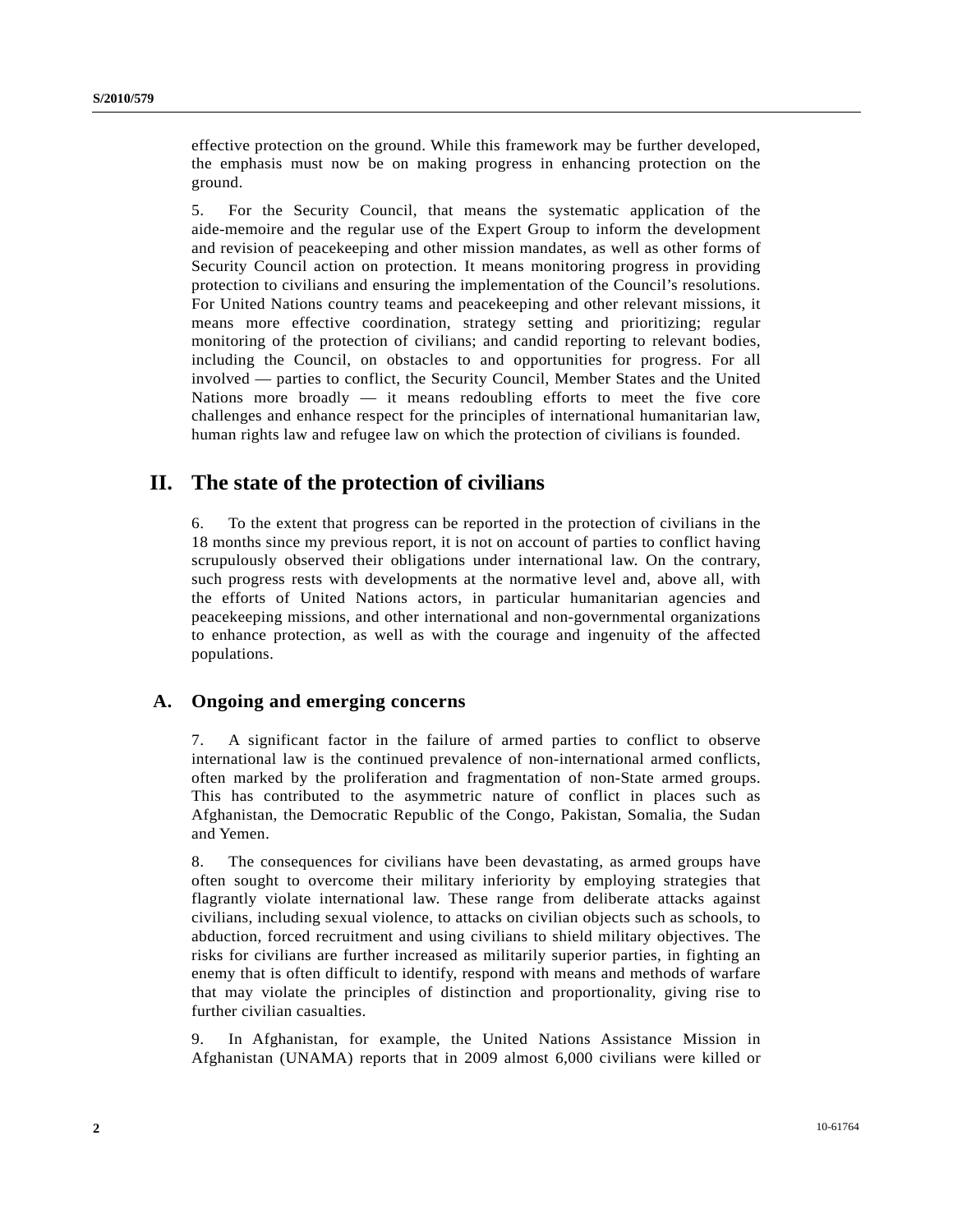injured as a result of hostilities. During the first half of this year, UNAMA documented more than 3,200 civilian deaths and injuries. Some 75 per cent of these deaths and injuries were attributed to anti-Government elements, which have increasingly used more powerful and sophisticated improvised explosive devices. Civilian casualties attributed to pro-Government forces declined by 30 per cent compared with the first half of 2009. Of particular note is the 64 per cent decrease in casualties resulting from air strikes, following the issuance by the International Security Assistance Force (ISAF) in July 2009 of a tactical directive on such attacks. Nonetheless, air strikes continue to account for the highest proportion of civilian casualties attributable to pro-Government forces.

10. In the Democratic Republic of the Congo, armed groups continue to attack civilians in the Kivus, including by committing appalling acts of sexual violence, as well as in Equateur Province and Orientale Province, where attacks by the Lord's Resistance Army (LRA) have increased in remote areas. Reports also continue of violations committed by the Forces armées de la République démocratique du Congo (FARDC), including rape and looting.

11. In Somalia, Médecins Sans Frontières (MSF) reports that, during the first seven months of 2010, of 2,854 patients treated by MSF-sponsored medical teams at its hospital in Mogadishu, 48 per cent had suffered "war-related injuries". Sixty-four per cent of those patients had sustained serious blast injuries, consistent with continual intensive mortar fire in residential areas. Thirty-eight per cent of those with war-related injuries were women or children under 14 years of age. The register of the surgical programme at the hospital, which began its operations in September 2007, shows that 50 per cent of the 11,888 patients treated there had suffered "war-related injuries".

12. In Darfur, civilians continue to be attacked by all parties to the conflict, and intertribal clashes have claimed a large number of civilian casualties. According to the African Union-United Nations Hybrid Operation in Darfur (UNAMID), more than 900 civilians have been killed so far this year. Meanwhile, the United Nations Mission in the Sudan (UNMIS) continues to receive reports of serious violations carried out by the Sudan People's Liberation Army during military operations and civilian disarmament campaigns, as well as reports of LRA attacks against villages on the southern border.

13. Displacement within and across borders remains a defining characteristic of conflict, as civilians flee violence or are forced from their homes, often in violation of international law. At the end of 2009, more than 27 million people remained internally displaced by conflict, including 11.6 million in sub-Saharan Africa, while the world's refugee population stood at more than 15 million. Alarmingly, the number of newly displaced continues to outnumber returns, and durable solutions are woefully absent for millions of internally displaced persons and refugees in situations of protracted displacement.

14. As highlighted in my previous two reports, housing, land and property issues feature prominently in contemporary conflicts. Disputes over land and resources continue to be both drivers and consequences of conflict. There is increasing recognition of the need to address these issues, particularly in relation to the return of internally displaced persons and refugees and the restitution of their housing, land and other property, including by paying attention to the difficulties faced by women in such situations. Restitution is only one possible component of the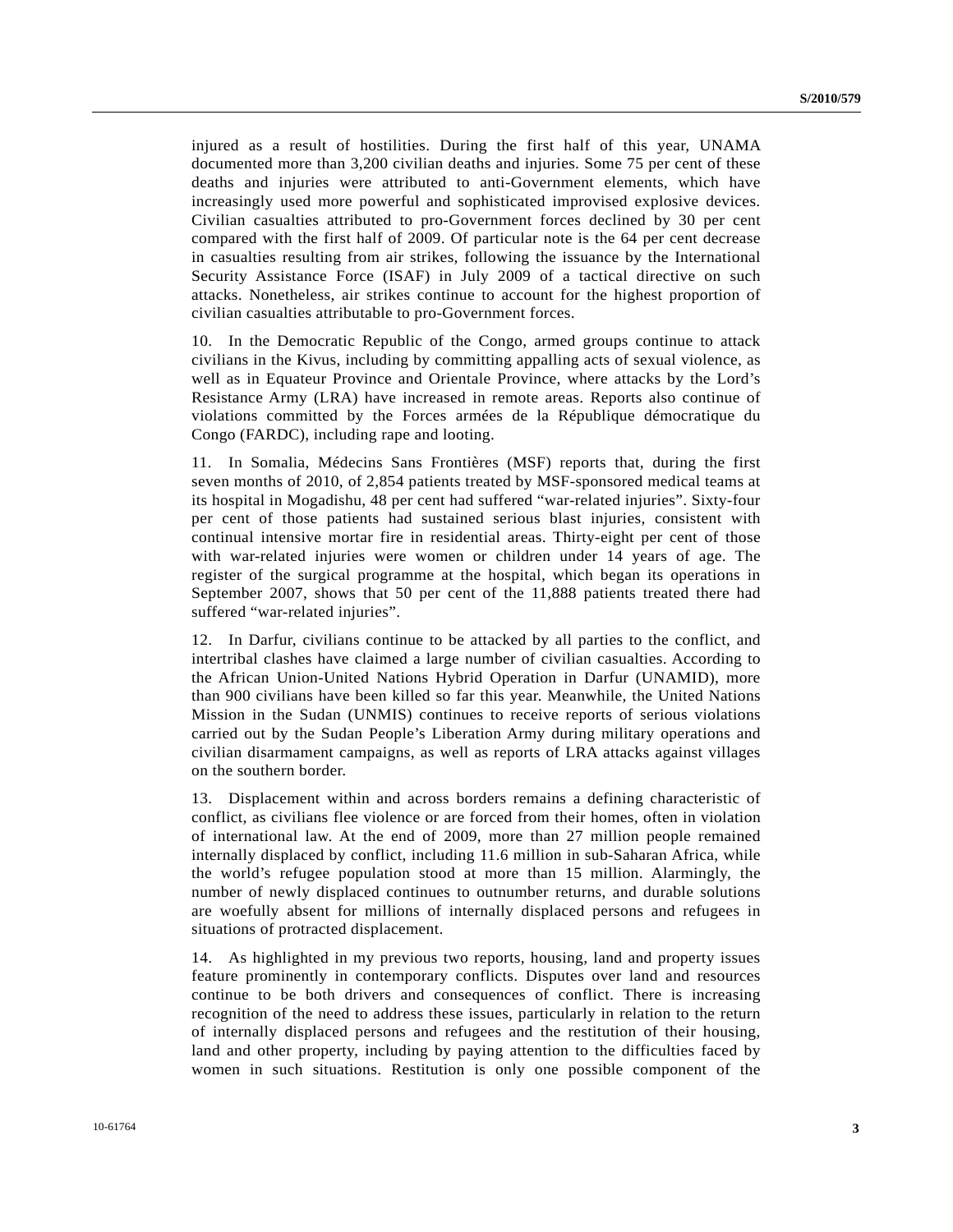response, however. Many refugees and internally displaced persons may have had irregular tenancy rights prior to displacement, may be occupying land that belongs to or is legally occupied by others, or may be competing with others who also have claims to land and property under customary or statutory legal frameworks. Returning to the situation prior to displacement may not be possible or desirable, and alternative solutions to restitution must be found.

15. Women and children continue to suffer extreme violence and hardship during conflict. Sexual violence, including rape, remains tragically prominent among the atrocities to which women and girls in particular, but also boys and men, are subjected. The mass rapes in Kibua in the eastern Democratic Republic of the Congo over four days in July and August 2010 illustrate catastrophic failures both in prevention and response, which must be addressed. As well as being subject to sexual violence, children continue to be killed and maimed in conflict, and many become orphans. They are frequently forced to take up arms or act as spies, or are used as suicide bombers and human shields by armed forces or groups. They are often disproportionately affected by displacement, and deprived of education, health care and access to justice.

16. Attacks against journalists in conflict situations remain of concern. During 2009 and 2010, journalists were reportedly killed in Afghanistan, Colombia, the Democratic Republic of the Congo, Iraq, Israel, Lebanon, Pakistan, the occupied Palestinian territories, Somalia, Sri Lanka and Yemen. I would remind the Security Council of the pressing need, as expressed in resolution 1738 (2006), for States and other parties to conflict to prevent attacks against journalists and prosecute those responsible. I would also encourage the Human Rights Council to consider positively the recommendation of the former and current Special Rapporteurs on the promotion and protection of the right to freedom of opinion and expression to study the issue and develop proposals for strengthened protection.

17. The increased use of unmanned aerial vehicles, or drones, such as in Afghanistan and Pakistan, has received significant attention since my previous report. A significant number of States now possess such technology, and some have already developed weapons systems, many of them involving explosive weapons, in which weapons can be fired from such vehicles by remote control. This development in the way in which wars are fought presents a number of concerns regarding compliance with international law. Although there is nothing inherently illegal about the use of drones in armed conflict, it is unclear whether all the persons targeted by drones were combatants or were directly participating in hostilities, thus raising questions about compliance with the principle of distinction. Drone attacks are also reported to have caused hundreds of civilian casualties, raising questions about compliance with the principle of proportionality. Finally, accountability for failure to comply with international law is difficult to ensure when drone attacks are conducted outside the military chain of command and beyond transparent mechanisms of civilian or military control. This is an area that will continue to be carefully monitored.

18. As recognized by the Security Council in resolution 1894 (2009), the excessive accumulation and destabilizing effect of small arms and light weapons pose a considerable impediment to the provision of humanitarian assistance and can exacerbate and prolong conflicts, endanger civilians and undermine the security and confidence required for peace and stability. The Council has imposed arms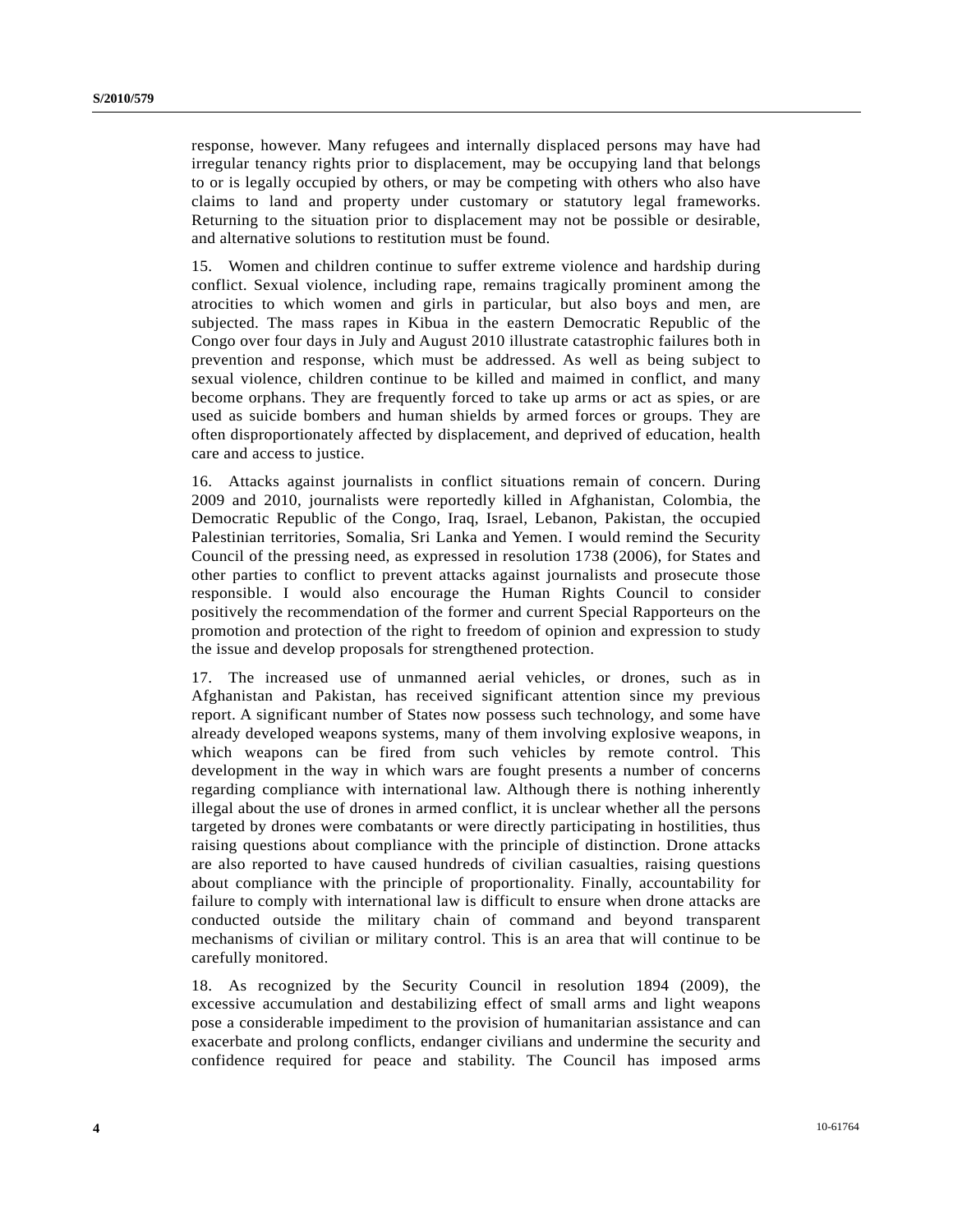embargoes in a number of situations, including the Democratic Republic of the Congo, Somalia and the Sudan, as well as created mechanisms to monitor implementation. Nonetheless, illicit trafficking continues into these and other countries. At the Fourth Biennial Meeting of States to Consider the Implementation of the Programme of Action to Prevent, Combat and Eradicate the Illicit Trade in Small Arms and Light Weapons in All Its Aspects (see A/CONF.192/BMS/2010/3), which took place in June 2010, a variety of measures to help prevent the illicit trade in weapons was elaborated. I would urge Member States to implement those measures without delay. Of course, it is not only illicitly traded weapons that harm civilians. Licit transfers are also of concern when the weapons are used to commit violations against civilians. I would urge Member States participating in the Preparatory Committee for the United Nations Conference on the Arms Trade Treaty to ensure that respect for international humanitarian law and human rights law is among the criteria for making arms transfer decisions.

### **B. Encouraging developments**

19. Sobering though the reality is, there are encouraging developments to report, though largely at the normative level.

#### **Advances at the normative level**

20. Resolution 1894 (2009) includes important provisions that respond to some of the five core challenges, including in relation to promoting compliance with the law, the role of peacekeeping and other missions in protection, and enhancing humanitarian access and accountability. These are discussed further below.

21. Resolution 1888 (2009) led to the appointment in February 2010 of my Special Representative on Sexual Violence in Conflict. I am confident that the work of the Special Representative will lead to a more coherent and consistent approach to preventing and responding to sexual violence, as well as to more systematic reporting. I call on parties to conflict and other Member States to fully support her work. In resolution 1888 (2009), the Security Council also called for the establishment of an innovative mechanism — the team of experts — which is mandated, inter alia, to work with national legal and judicial officials to address impunity, including by strengthening national capacity.

22. The Council's adoption of resolution 1882 (2009) further enhances child protection by expanding the listing of parties in the annexes of my annual report to the General Assembly and the Security Council on children and armed conflict to include those who kill and maim children or commit rape and other forms of sexual violence against children. Importantly, in that resolution, the Council also reaffirmed its intention to take action against persistent perpetrators, including by enhancing communications between the Working Group on Children and Armed Conflict and the sanctions committees.

23. Encouraging developments are also evident in the way and extent to which protection is addressed in Security Council resolutions. For example, there has been more frequent reference to the obligations of parties under international humanitarian and human rights law. In situation-specific resolutions, the Council has increasingly called for protection to be prioritized in the implementation of peacekeeping mandates. Missions have been requested to develop protection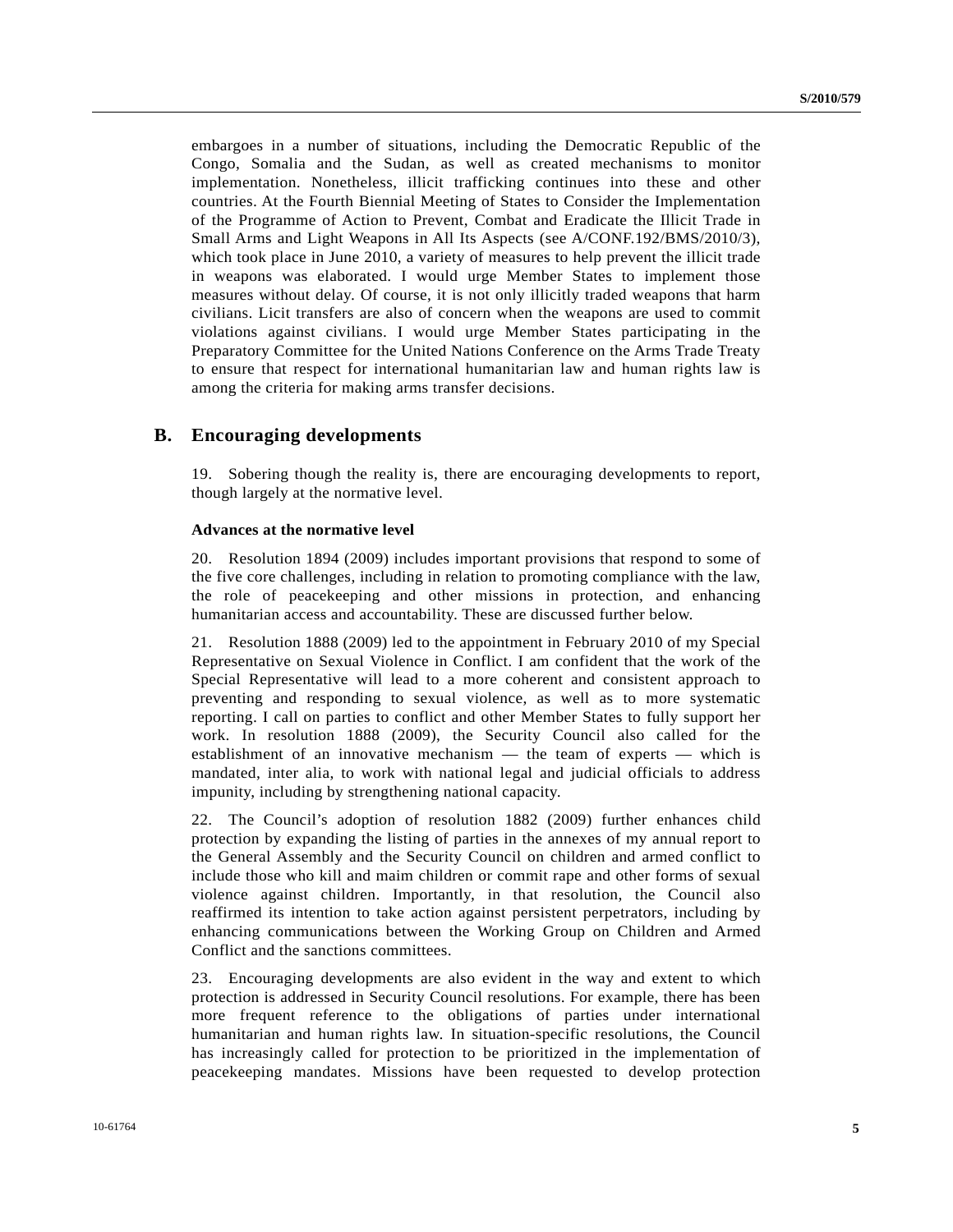strategies. There has also been greater specificity in the protection concerns to be addressed, including detention, the use of human shields and particular types of weapons, and the need to consider all forms of durable solutions for internally displaced persons and refugees.

24. Along with the aide-memoire, the Security Council's informal Expert Group on the Protection of Civilians has contributed to this process and is proving a useful vehicle through which to inform the Council's deliberations on particular situations from a protection perspective. Since its establishment in January 2009, the Expert Group has met 17 times and considered Afghanistan, the Central African Republic, Chad, Côte d'Ivoire, the Democratic Republic of the Congo, Iraq, Somalia and the Sudan.

25. Given the magnitude of the displacement crisis in Africa, I welcome the adoption in October 2009 of the African Union Convention for the Protection and Assistance of Internally Displaced Persons in Africa. I would urge States members of the African Union to sign and ratify the Convention without delay so as to enable its rapid entry into force. States affected by displacement are also encouraged, with the support of relevant United Nations actors, to establish domestic normative frameworks to prevent and respond to this grave problem.

26. I would also urge those States that have yet to do so to ratify the Convention on Cluster Munitions, which entered into force on 1 August 2010. Given the fundamental importance of the choice of weapons in minimizing the effect of hostilities on civilians, the Convention constitutes a significant step towards protecting civilians from the insidious effects of such weapons. In a similar vein, I welcome the agreement reached at the 2010 Review Conference of the Rome Statute to amend article 8 of the Statute and extend individual criminal responsibility for the use of poison; poisoned weapons; asphyxiating, poisonous or other gases and all analogous liquids, materials or devices; and bullets that expand or flatten in the body, to non-international armed conflicts, which are, as noted, the predominant form of contemporary conflict.

27. I welcome the entry into force in August 2010 of the Optional Protocol to the Convention on the Safety of United Nations and Associated Personnel. While the Convention applies in relation to personnel engaged in peacekeeping operations, the Protocol expands legal protection to all United Nations staff "delivering humanitarian, political or development assistance in peacebuilding" or "delivering emergency humanitarian assistance". I would urge States to sign and ratify the Convention and its Optional Protocol without delay.

28. My previous report referred to concerns relating to the continuing reliance on private military and security companies in a number of conflicts. In that connection, I welcomed the adoption of the Montreux Document (see A/63/467-S/2008/636, annex), the culmination of a process initiated by Switzerland and the International Committee of the Red Cross (ICRC), which seeks to clarify international law as it relates to private military and security companies operating in armed conflicts. Prompted by this initiative, the private security industry, working with a number of States and non-governmental organizations, is developing a code of conduct based on international humanitarian and human rights law. Consideration has been given to oversight of the code by an independent institution with the means to hold to account and sanction those who violate its standards. This would be an important mechanism.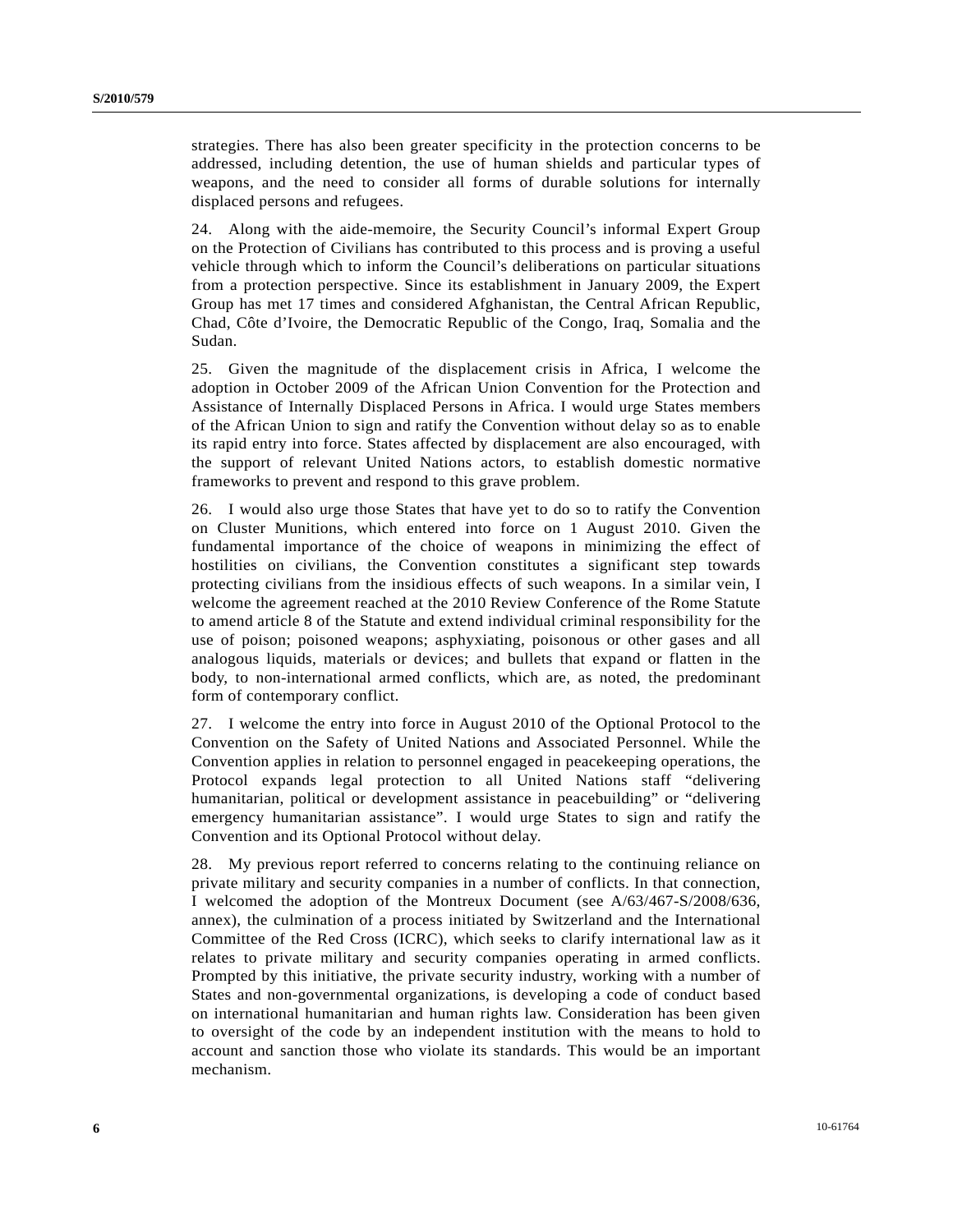29. In a related development, the Human Rights Council in October 2010 approved the establishment of an open-ended intergovernmental working group to consider the possibility of elaborating a legally binding instrument on the regulation, monitoring and oversight of the impact of the activities of private military and security companies on human rights. I would encourage Member States to participate in the working group to build consensus on a practical legal framework that reinforces existing rules of international humanitarian and human rights law.

30. Over the past year, dialogue on the responsibility to protect has moved away from the more contentious issues and perceptions related to international intervention. My most recent report on the responsibility to protect (A/64/864) focused on early warning and assessment, which Member States seem to be taking up more readily, as reflected in the informal interactive dialogue held by the General Assembly in August 2010. In the meantime, I continue to encourage the institutionalization of the collaboration between my Special Advisers on the prevention of genocide and on the responsibility to protect, including options for a joint office.

#### **Countering impunity**

31. Efforts to counter impunity continue to gather pace. July 2010 saw the first conviction by the Extraordinary Chambers in the Courts of Cambodia, of Kaing Guek Eav for crimes against humanity and grave breaches of the 1949 Geneva Conventions. That same month, the International Criminal Court (ICC) issued an indictment for the President of the Sudan on three counts of genocide. This is in addition to the indictment already issued for war crimes and crimes against humanity. In terms of domestic judicial proceedings, for example, there was the conviction by an Israeli military court in October 2010 of two Israeli soldiers for using a Palestinian child as a human shield during Operation Cast Lead in 2009, as well as the ongoing prosecution of a number of military personnel of the United States of America who are accused of involvement in the murder of three Afghan civilians earlier this year. There was also the arrest of individuals by the authorities in Germany in November 2009, and France in October 2010, for allegedly committing war crimes and crimes against humanity in Rwanda and the Democratic Republic of the Congo, respectively. October 2010 also saw the arrest by the national authorities of the leader of an armed group allegedly involved in the aforementioned rapes in Kibua in the Democratic Republic of the Congo. Welcome though they are, as discussed in greater detail below, such arrests and prosecutions remain simply too few in the face of existing and mounting allegations of serious violations of humanitarian law and human rights in these and other contexts.

#### **Policy development**

32. At the policy level, the United Kingdom of Great Britain and Northern Ireland and Switzerland have adopted strategies on the protection of civilians. These address such issues as strengthening the normative framework, the operational response and building national capacity. I would encourage other Member States to also reflect on their role in supporting the protection of civilians and to develop similar policies. The Secretariat stands ready to support such efforts.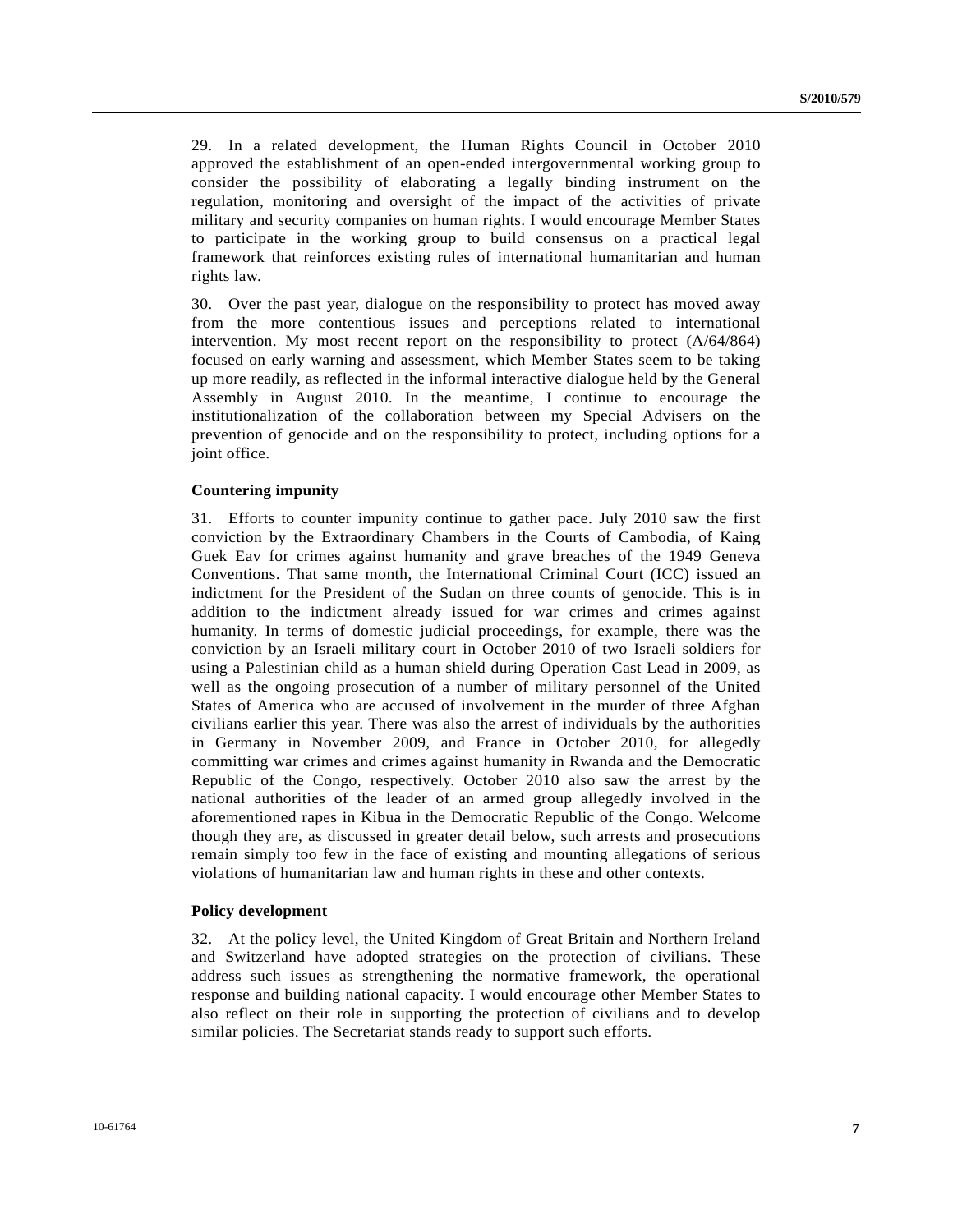#### **Strengthening protection on the ground**

33. Of particular note, there has been progress in strengthening protection on the ground. Special mention should be made of the specific mandate entrusted by the international community to the ICRC in the protection of civilians. In addition to ICRC, an increasing number of humanitarian organizations now prioritize protection and have either mainstreamed it across their programmes or are implementing specific protection projects. The implementation of the cluster approach by United Nations and other humanitarian organizations and the establishment of field-based protection clusters, as well as the development of new protection tools, guidance and standards, are ensuring a more coordinated and professional response to protection concerns. Nevertheless, the need for more comprehensive and consistent action remains.

34. Important measures are being introduced to improve the implementation of protection mandates by peacekeeping and other relevant missions, based largely on the recommendations of the November 2009 independent study *Protecting Civilians in the Context of United Nations Peacekeeping Operations*, which was jointly commissioned by the Office for the Coordination of Humanitarian Affairs and the Department of Peacekeeping Operations. Several of these recommendations were reflected in resolution 1894 (2009) and have led to particular initiatives (which are discussed further below), including the development by the Department of Peacekeeping Operations and the Department of Field Support of an operational concept regarding the protection of civilians in United Nations peacekeeping operations. Similar initiatives are being undertaken at the regional level. The African Union is finalizing guidelines on the protection of civilians for its peace operations, while the European Union is revising its guidelines on the protection of civilians in European Union-led crisis management operations. I would encourage further coordination between regional and international organizations on these complementary initiatives.

35. Understanding of the different approaches to applying protection on the ground is increasing. In resolution 1894 (2009), the Security Council noted the practical measures taken by peacekeeping missions and United Nations country teams to protect civilians, and requested the inclusion of "best practice" in the present report. The Department of Peacekeeping Operations and the Global Protection Cluster are collecting lessons learned and good practice in protection. Their findings to date underline the critical role of humanitarian workers, peacekeepers and other actors in enhancing protection on the ground. Of particular importance, they have identified a number of themes that will usefully inform future protection efforts.

36. First, they have confirmed that effective protection requires a presence among civilian populations and, in particular, those at risk. This has long been recognized by humanitarian actors and has increasingly been employed by peacekeeping missions through standing military and police patrols and other force deployments, such as mobile operating bases, which increase the reach of a limited number of troops and enhance their deterrence and response capacity for protecting civilians.

37. Second, regular assessments of potential threats to civilians, including through constant interaction with the populations concerned, and the establishment of early warning systems are critical to ensuring timely action. A number of peacekeeping missions and humanitarian actors have established assessment and warning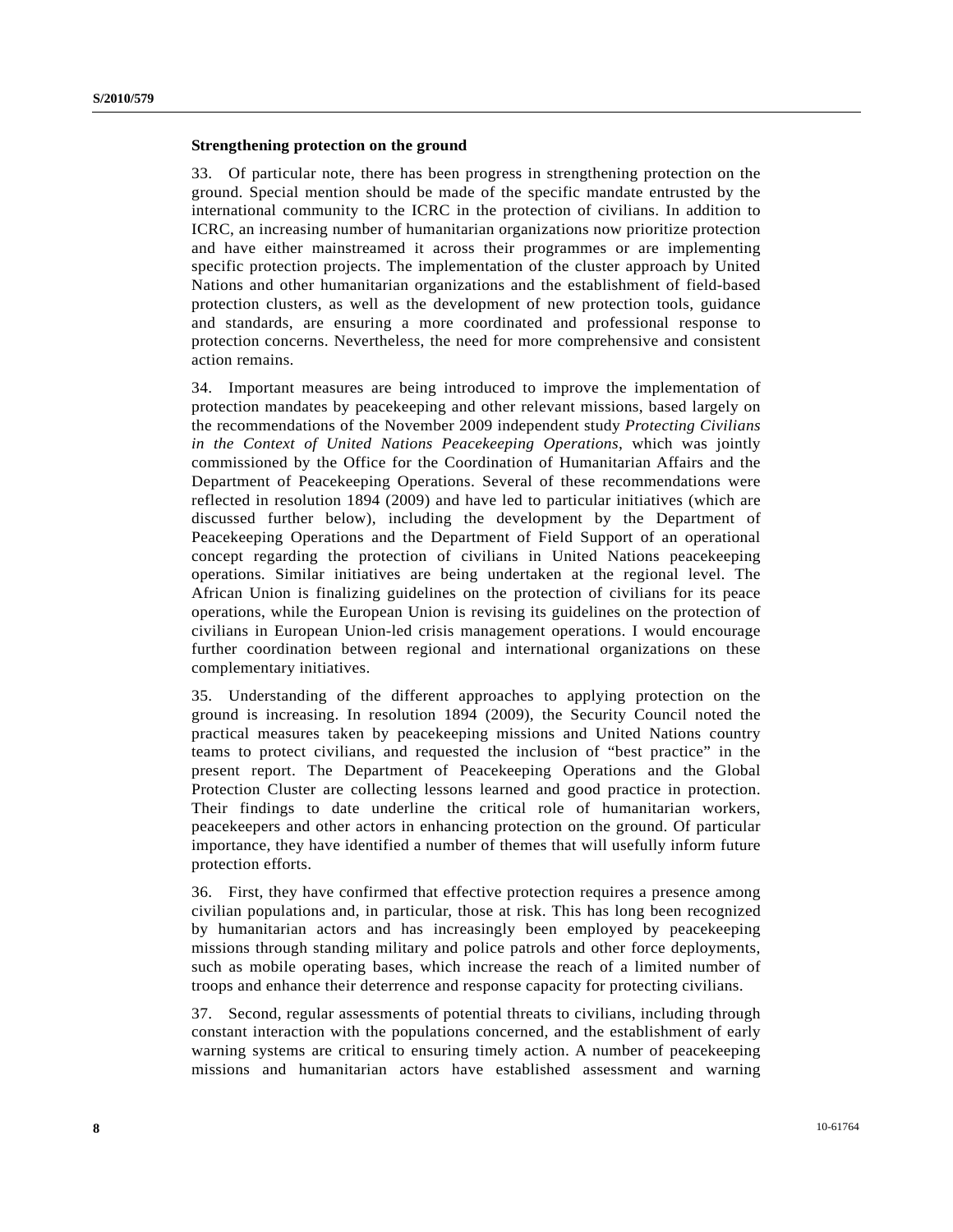mechanisms that allow them to respond to potential threats early and with preventive measures. In Timor-Leste, for example, telephone hotlines have been established for civilians and local authorities to contact the United Nations Integrated Mission in Timor-Leste.

38. Third, coordinated action on geographical and operational priorities among all relevant protection actors is essential, in accordance with their mandates. The routine establishment of dedicated protection clusters or working groups at the national level and, in many cases, at the local level has significantly contributed to the ability of humanitarian actors to respond in a coordinated manner to ongoing or anticipated protection concerns. Responses have included ensuring a humanitarian presence in areas of concern, advocating with the local and national authorities and working closely with and calling on the more robust support of peacekeeping missions. Consideration has been given in some settings to developing joint protection strategies and implementation mechanisms. For example, in the Sudan, a network of 15 inter-agency protection working groups was established countrywide under the lead of the protection of civilians unit of UNMIS. They undertook field assessments, follow-up on individual cases and returnee monitoring.

39. Within peacekeeping missions, the protection of civilians is greatly enhanced when all components (military, police and civilian) are engaged, rather than this task being relegated to only the military component. Some protection initiatives, such as the joint protection teams, which have been widely used in the Democratic Republic of the Congo, have been based on this approach. Composed of staff from civil affairs, human rights, gender, political affairs, child protection and public information sections, the teams are deployed on a temporary basis to military outposts to gather information and provide analytical support to help design contextspecific action plans to protect civilians.

40. Fourth, the efforts of the civilian population to protect itself must be supported. Communities facing violence often have well-established early-warning mechanisms that allow them to move to safer areas before they are attacked. In several contexts, women have employed different strategies to avoid sexual violence when collecting firewood and undertaking other daily tasks. Approaches to protection that involve the participation of affected communities and that build on the capacities of those communities should be adopted, while State authorities who retain the primary responsibility for protection should be engaged. In the Sudan, for example, United Nations police, the United Nations Development Programme and the local authorities have empowered internally displaced persons to work with the national police in crime prevention and the maintenance of law and order in camps.

41. Fifth, the allocation of sufficient resources for discrete protection activities and initiatives is key, and expands the capability of humanitarian organizations and peacekeeping missions to protect civilians. For example, UNAMID police and formed police units installed lights and cameras around the perimeter of camps for displaced persons in order to deter attacks and record information on those intent on harming civilians.

42. Last but not least, and underpinning all such efforts, is the need for the proactive engagement of senior United Nations officials on the ground, including my Special Representatives and Humanitarian Coordinators, with the parties to conflict, with a view to advocating on behalf of those at risk and preventing threats to civilians from further escalating.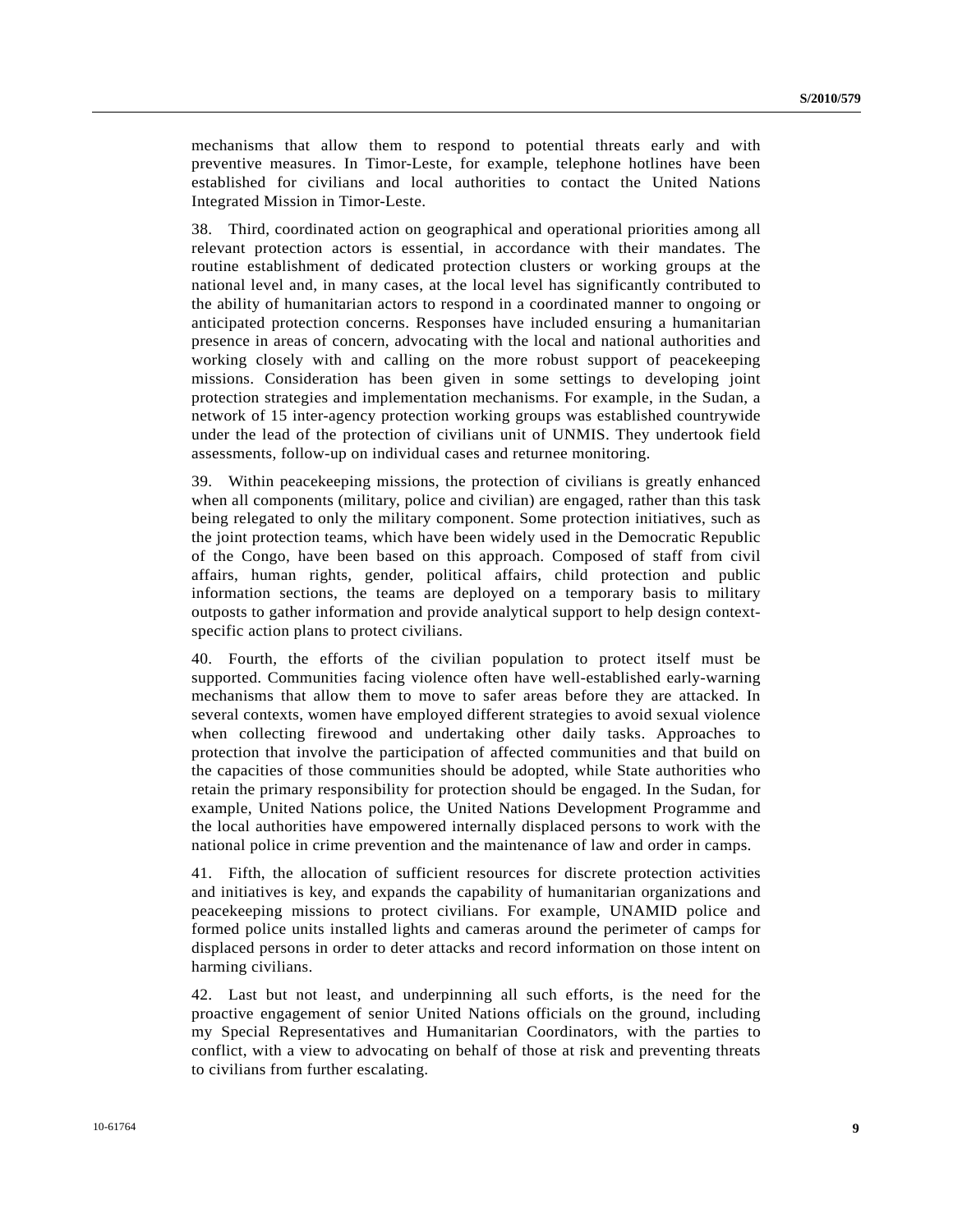## **III. The five core challenges**

43. Such developments notwithstanding, still more needs to be done to meet the five core challenges to ensuring more effective protection for civilians, as identified in my previous report, namely enhancing compliance by parties to conflict with international law, enhancing compliance by non-State armed groups, enhancing protection by United Nations peacekeeping and other relevant missions, enhancing humanitarian access and enhancing accountability for violations of the law.

### **A. Enhancing compliance**

44. Constant care must be taken by parties to conflict to spare the civilian population from the effects of hostilities. Failure to do so may result in the death and injury of civilians targeted or otherwise caught in attacks. It is also frequently the precursor to displacement and an increased risk of other violations, including sexual violence and forced recruitment; physical and mental suffering; and a potentially chronic dependency on humanitarian assistance.

45. Sparing civilians from the effects of hostilities requires, inter alia, strict compliance by parties to conflict with international humanitarian law and, in particular, with the principles of distinction and proportionality. It also requires that parties take all feasible precautions in attack and defence. The law is also clear that under no circumstances do violations of these rules by one party to a conflict justify violations by its opponent, yet, as can be seen in such contexts as those mentioned above, violations continue to be commonplace, with often devastating consequences for civilians.

46. The Security Council has repeatedly condemned the deliberate targeting of civilians; however, in resolution 1894 (2009), the Council took its concerns further. It condemned as flagrant violations of international humanitarian law attacks directed against civilians and protected objects, as well as indiscriminate or disproportionate attacks and the utilization of the presence of civilians to render certain points, areas or military forces immune to military operations, and demanded that all parties immediately end such practices. This broadening and increased precision in the scope of the Council's concern is welcome and, indeed, reflective of the law.

47. In resolution 1894 (2009), the Security Council further referred to its willingness to respond to situations of conflict in which civilians were targeted or humanitarian assistance was deliberately obstructed, including through the consideration of appropriate measures at its disposal. In my previous report, I recommended various steps the Council could take to promote systematic compliance with international law, such as the application of targeted measures against parties that consistently defied the Council's demands and routinely violated their legal obligations to respect civilians. These recommendations still stand, and it is hoped that resolution 1894 (2009) indicates an increased willingness on the part of the Council to take such action.

48. In my previous report, I noted my increasing concern at the humanitarian impact of explosive weapons, particularly when used in densely populated areas. Explosive weapons include artillery shells, missile and rocket warheads, various kinds of bombs, cluster munitions, landmines, grenades and improvised explosive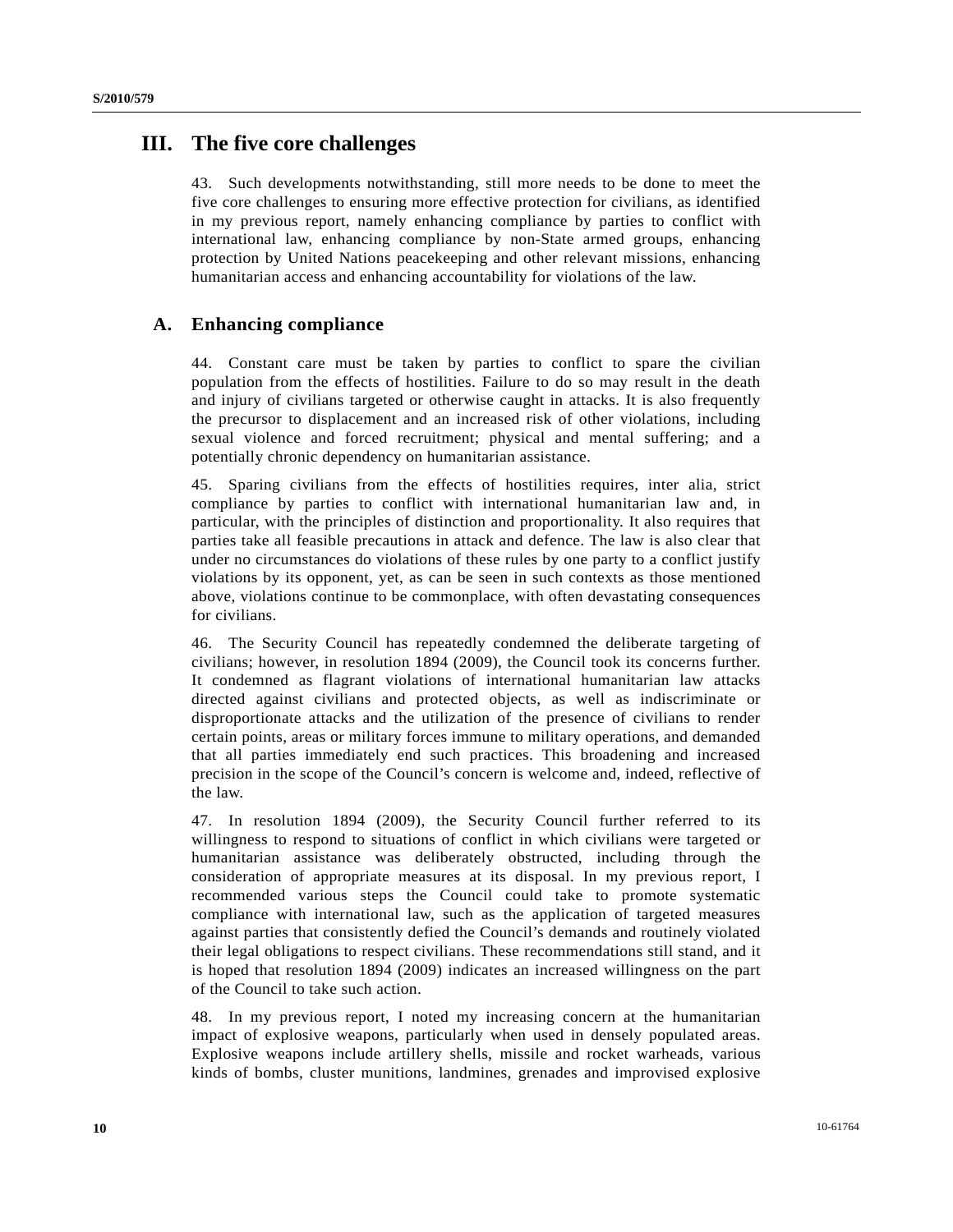devices. A common feature of explosive weapons is that they are indiscriminate within their zones of blast and fragmentation effect, which makes their use highly problematic in populated areas.

49. Data collected by various organizations concerning a range of conflicts, including Afghanistan, Iraq, Somalia and Yemen, reveals substantial and ongoing civilian suffering caused by explosive weapons when they are used in populated areas. Civilians within the vicinity of an explosion are likely to be killed or injured by the blast and fragmentation effects of such weapons. They may be harmed by the collapse of buildings or suffer as a result of damage to infrastructure that is vital to the well-being of the civilian population, such as hospitals and sanitation systems. The use of explosive weapons also creates unexploded ordnance that persists as a threat to civilians until it is removed.

#### **Recommendations**

50. **I would urge Member States, United Nations actors and international and non-governmental organizations to consider the issue of explosive weapons closely, including by supporting more systematic data collection and analysis of the human costs of their use. This is essential to deepening the understanding of the humanitarian impact of such weapons and to informing the development of policy and practice that would strengthen the implementation of international humanitarian and human rights law. The annual report on the protection of civilians in armed conflict produced by UNAMA provides a good overview of the nature of attacks involving civilian casualties. It is an example of good practice in this area that I would encourage other United Nations missions and actors to adapt to their specific circumstances.**

51. **I would also urge increased cooperation by Member States, both in terms of collecting and making available to the United Nations and other relevant actors information on civilian harm resulting from the use of explosive weapons and in terms of issuing policy statements that outline the conditions under which explosive weapons might be used in populated areas.** 

### **B. Enhancing compliance by non-State armed groups**

52. Improved compliance with international humanitarian law and human rights law will always remain a distant prospect in the absence of, and absent acceptance of the need for, systematic and consistent engagement with non-State armed groups. Whether engagement is sought with armed groups in Afghanistan, Colombia, the Democratic Republic of the Congo, the occupied Palestinian territories, Pakistan, Somalia, the Sudan, Uganda, Yemen or elsewhere, experience shows that lives can be saved by engaging armed groups in order to seek compliance with international humanitarian law in their combat operations and general conduct, gain safe access for humanitarian purposes and dissuade them from using certain types of weapons.

53. Indeed, while armed groups are diverse in their motivations and conduct, there are those which have shown a readiness to establish and implement commitments in conformity with their obligations under international humanitarian law and with human rights law. Some non-State armed groups have been receptive to training on these topics. Some have adopted codes of conduct, unilateral declarations and special agreements, as envisaged under international humanitarian law, through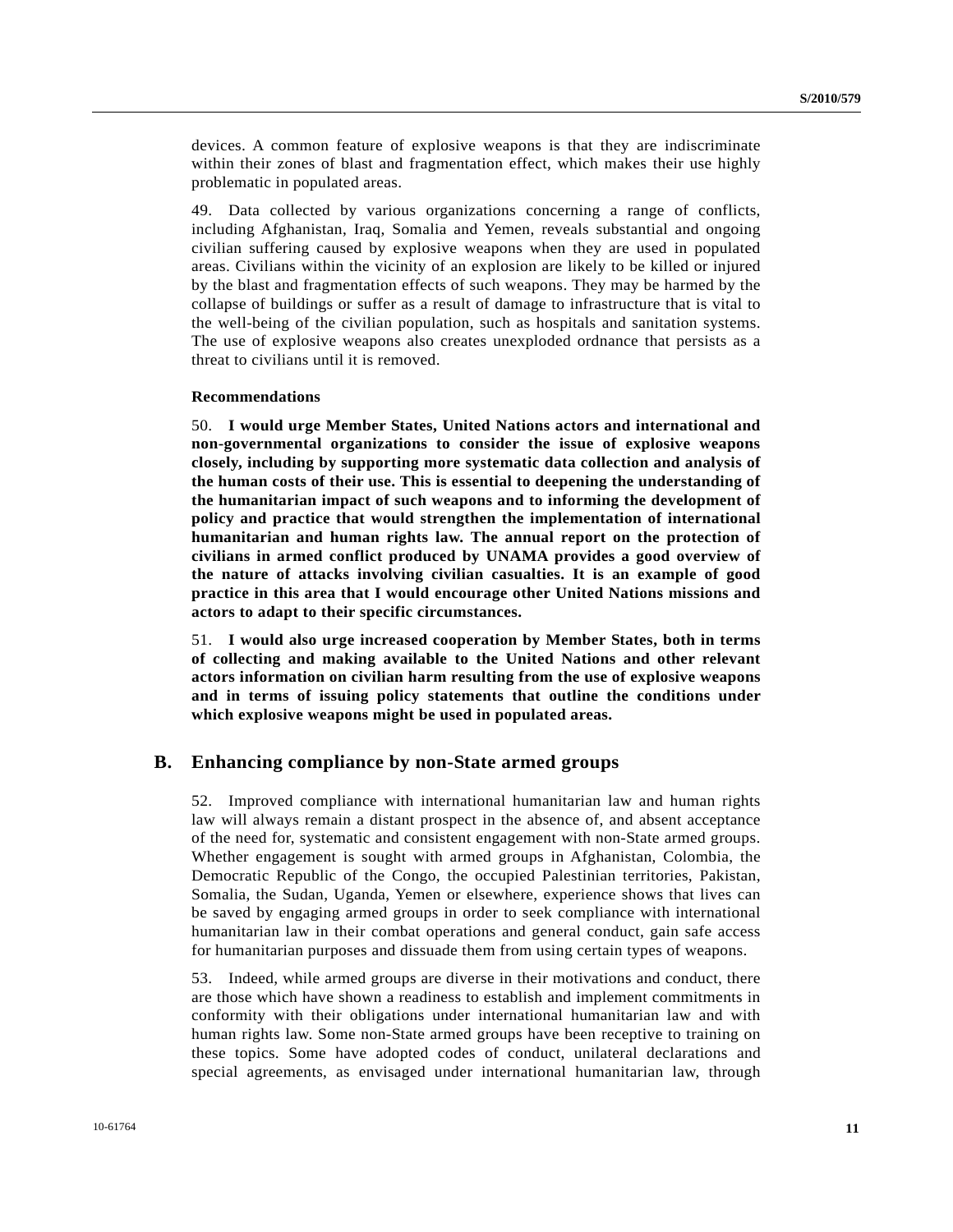which they commit to comply with their obligations or even undertake commitments that go beyond those required by the law. Some groups have agreed to and implemented action plans, pursuant to Security Council resolution 1612 (2005), to bring their conduct into line with international norms regarding children in armed conflict and, in particular, to release children in their ranks. Forty-one armed groups have signed the Geneva Call Deed of Commitment, resulting in the destruction of approximately 20,000 stockpiled anti-personnel mines and thousands of improvised explosive devices and abandoned ordnance.

54. Recent research has identified a number of incentives for non-State armed groups to comply with international norms to protect civilians.[1](#page-11-0) The primary incentive for compliance appears to be the group's own self-interest, which has military, political, and legal aspects. With respect to the military arguments for compliance, respect for norms by one party to a conflict typically encourages respect for norms by the other party or parties. Conversely, although not justified by the law, abuses and violations committed by one party are normally met with a similar response from the other party or parties. The political arguments for compliance centre on the desire of many non-State armed groups and/or the causes they espouse to be recognized as "legitimate". The legal arguments for compliance centre primarily on the avoidance of international criminal sanction, which is best achieved through the effective command and control by an armed group of its members. In addition, there are important humanitarian arguments for compliance that relate to the desire of certain non-State armed groups to respect human dignity. This desire should not be underestimated, and may allow for opportunities to go beyond actual international obligations and hold such groups to standards that provide a higher level of protection for civilians than those strictly demanded by international law.

55. Engagement with armed groups for humanitarian ends is clearly possible and, indeed, necessary in order to negotiate safe humanitarian access to those in need. I am encouraged that the ongoing discussions on this issue during the Security Council's biannual open debates on the protection of civilians reveals an increasing appreciation by Member States of the importance of engagement for humanitarian purposes. This is yet to translate, however, into broad acceptance of such engagement or, moreover, into a willingness to refrain from adopting measures that impede or, in some cases, criminalize engagement with non-State armed groups. For example, in Somalia concerns exist that some donor States, particularly those that have designated Al-Shabaab as a terrorist organization, have introduced conditions into their funding agreements with humanitarian organizations that impose limits on operations in Al-Shabaab-controlled areas. In Gaza, the humanitarian funding policies of some donor States have sought to limit contact with Hamas by the humanitarian organizations they fund, even though Hamas exercises effective control over Gaza and is thus a key interlocutor in ensuring that aid reaches those who need it. Humanitarian agencies also voiced concerns over the possible humanitarian impact of domestic legislation, such as that in the United States, which criminalizes various forms of material support to prohibited groups.

<span id="page-11-0"></span>**\_\_\_\_\_\_\_\_\_\_\_\_\_\_\_\_\_\_** 

<sup>1</sup> Geneva Academy of International Humanitarian Law and Human Rights, "Armed non-State actors and international norms: towards a better protection of civilians in armed conflicts". Available from www.adh-geneve.ch/pdfs/armednonstateactors.pdf.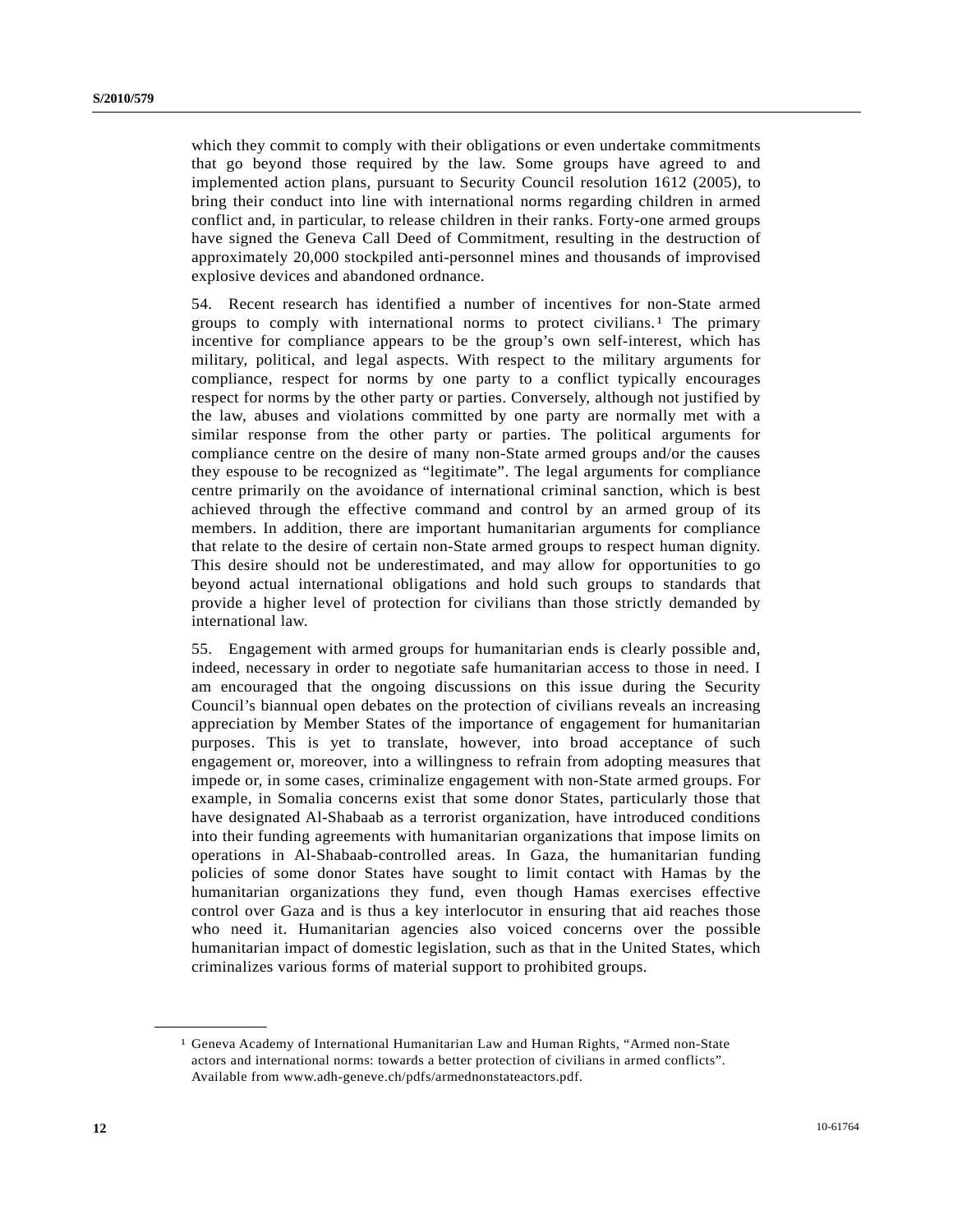#### **Recommendations**

56. **I would again stress the need for a comprehensive approach towards improving compliance with the law by non-State armed groups. Such an approach would involve an increased understanding of the motivations of specific groups and their incentives to comply with international law, and the development of strategies for engaging such groups, with a view to seeking improved protection for civilians, including safe and secure humanitarian access to those in need.**

57. **More immediately, I would urge Member States to consider the potential humanitarian consequences of their legal and policy initiatives and to avoid introducing measures that have the effect of inhibiting humanitarian actors in their efforts to engage armed groups for the humanitarian purposes referred to above.**

## **C. Protection of civilians by United Nations peacekeeping and other operations**

58. From Chad to Côte d'Ivoire, the Democratic Republic of the Congo to Liberia, and Sierra Leone to the Sudan, United Nations peacekeeping missions have had a significant impact on enhancing the protection of civilian populations. As noted in my previous report, however, the implementation of mandates to protect civilians has had its challenges.

59. Improvements are being sought. These include the development of a Department of Peacekeeping Operations-Department of Field Support operational concept for the protection of civilians in United Nations peacekeeping operations and the development of a framework to guide the preparation by missions of strategies to protect civilians, which were expressly requested by the Security Council in resolution 1894 (2009). As the framework covers only the development of protection strategies, further operational guidance will be required on other aspects of the implementation of protection mandates by peacekeeping missions. To date, strategies for protecting civilians have been developed by United Nations missions in Côte d'Ivoire, the Democratic Republic of the Congo and the Sudan, and are currently being developed in Lebanon. I urge other relevant missions to start the process.

60. In resolution 1894 (2009), the Security Council also requested the inclusion of more comprehensive and detailed information on the protection of civilians in armed conflict in my reports on country-specific situations, and the development of guidance to that end. Such information is vital in order for the Council to take effective action against the perpetrators of violations, provide peacekeeping missions with realistic and achievable mandates and monitor the implementation of those mandates. Guidance is currently being developed by the Secretariat.

61. In resolution 1894 (2009), the Security Council requested that peacekeeping missions with protection of civilian mandates conduct predeployment training and senior leadership training on the protection of civilians. The Council further requested troop- and police-contributing countries to ensure appropriate training of their personnel participating in peacekeeping missions in order to heighten awareness and responsiveness to protection concerns. The Special Committee on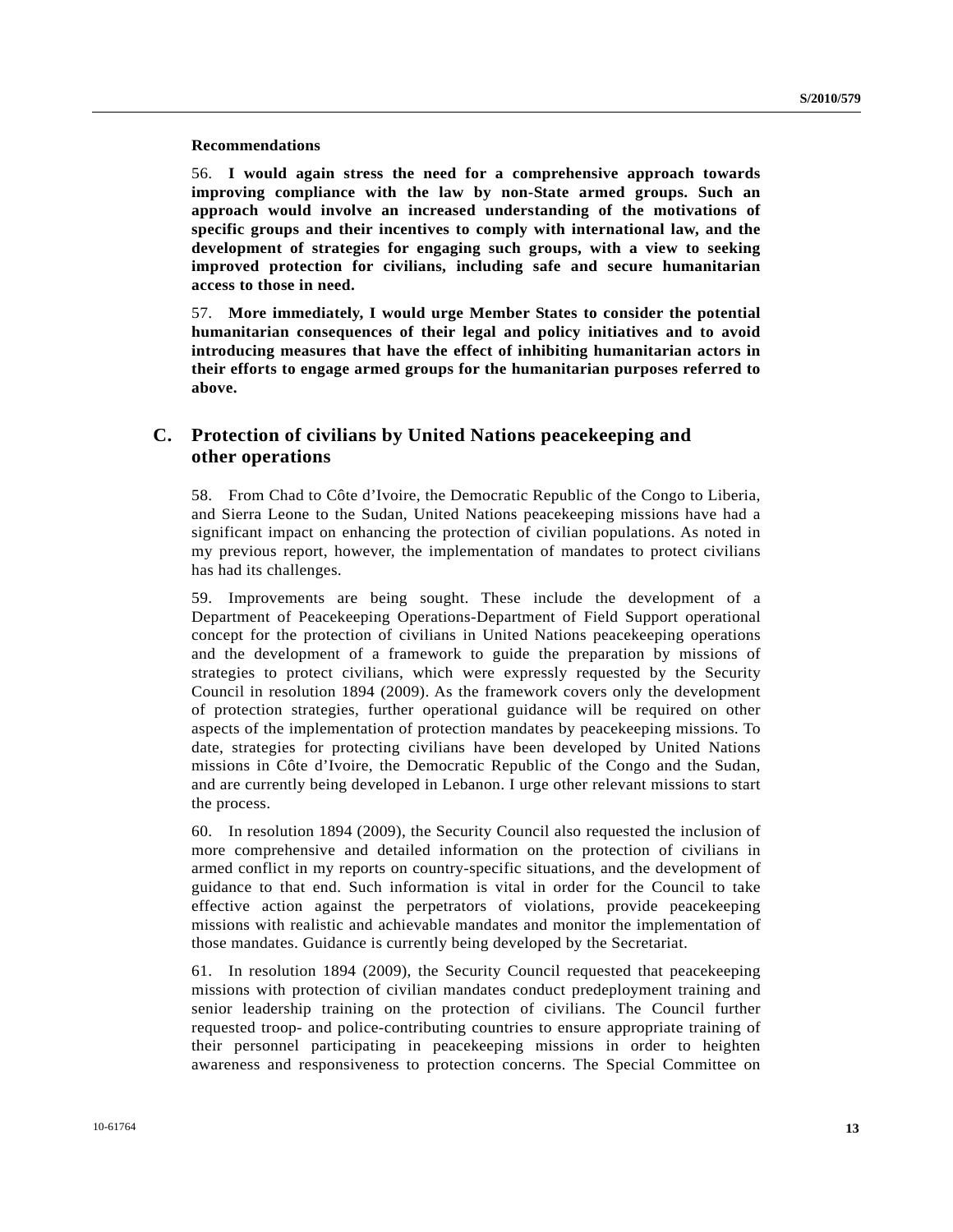Peacekeeping Operations has requested the Department of Peacekeeping Operations to develop training modules for all peacekeeping personnel that cover mandated tasks, including the protection of civilians. The Department of Peacekeeping Operations has begun to make progress on this, and the modules are due for completion in early 2011. In partnership with the United Nations Entity for Gender Equality and the Empowerment of Women and United Nations Action against Sexual Violence in Conflict, the Department of Peacekeeping Operations is also developing scenario-based training materials for military peacekeepers on sexual violence.

62. A recurring concern is the need to provide missions with the necessary resources to implement protection mandates. This is crucial in order to fulfil the expectations of the Security Council, which sets the mandates, and, more importantly, the civilian populations that missions are mandated to protect. In resolution 1894 (2009), the Council itself stressed that mandated protection activities must be given priority in decisions about the use of available capacity and resources but also reaffirmed the importance of greater awareness among its members of the resource and field-support implications of its decisions. At the request of the Special Committee on Peacekeeping Operations, the Department of Peacekeeping Operations and the Department of Field Support are outlining resource and capability requirements for the implementation of mandates to protect civilians, which will help raise awareness. In this connection, I am concerned at the recent and anticipated further withdrawal of helicopters from the United Nations Organization Stabilization Mission in the Democratic Republic of the Congo (MONUSCO) and UNMIS, as well as the existing gaps in UNAMID, and the negative repercussions this has on force projection, a crucial component of the protection response of those missions.

63. Implementing a protection mandate is challenging enough, but it is even more so when the armed and security forces of the host State, which often receives technical and other support from the United Nations mission, are implicated in the perpetration of human rights and international humanitarian law violations. In 2009, the then United Nations Organization Mission in the Democratic Republic of the Congo (MONUC) was severely criticized for its support to elements of FARDC who were accused of serious violations of international humanitarian law during military operations against the Forces démocratiques de libération du Rwanda.

64. On my instruction, the Mission elaborated and implemented a conditionality policy according to which it would not support military operations by FARDC units if there were grounds to believe that such units would violate international humanitarian and human rights law in the course of the operation. The Mission would also participate in or support only those FARDC operations that were jointly planned with the Mission. It would, moreover, immediately intercede with the FARDC command if elements of a unit receiving support from the Mission were believed to be committing grave violations, and suspend support if FARDC took no action or if violations continued. Provisions to that effect were subsequently included in Security Council resolution 1906 (2009).

65. This challenge is not unique to the Democratic Republic of the Congo. The United Nations also provides technical and financial support to the African Union Mission in Somalia, the operations of which have caused alarming numbers of civilian casualties and raised grave concerns as to compliance with international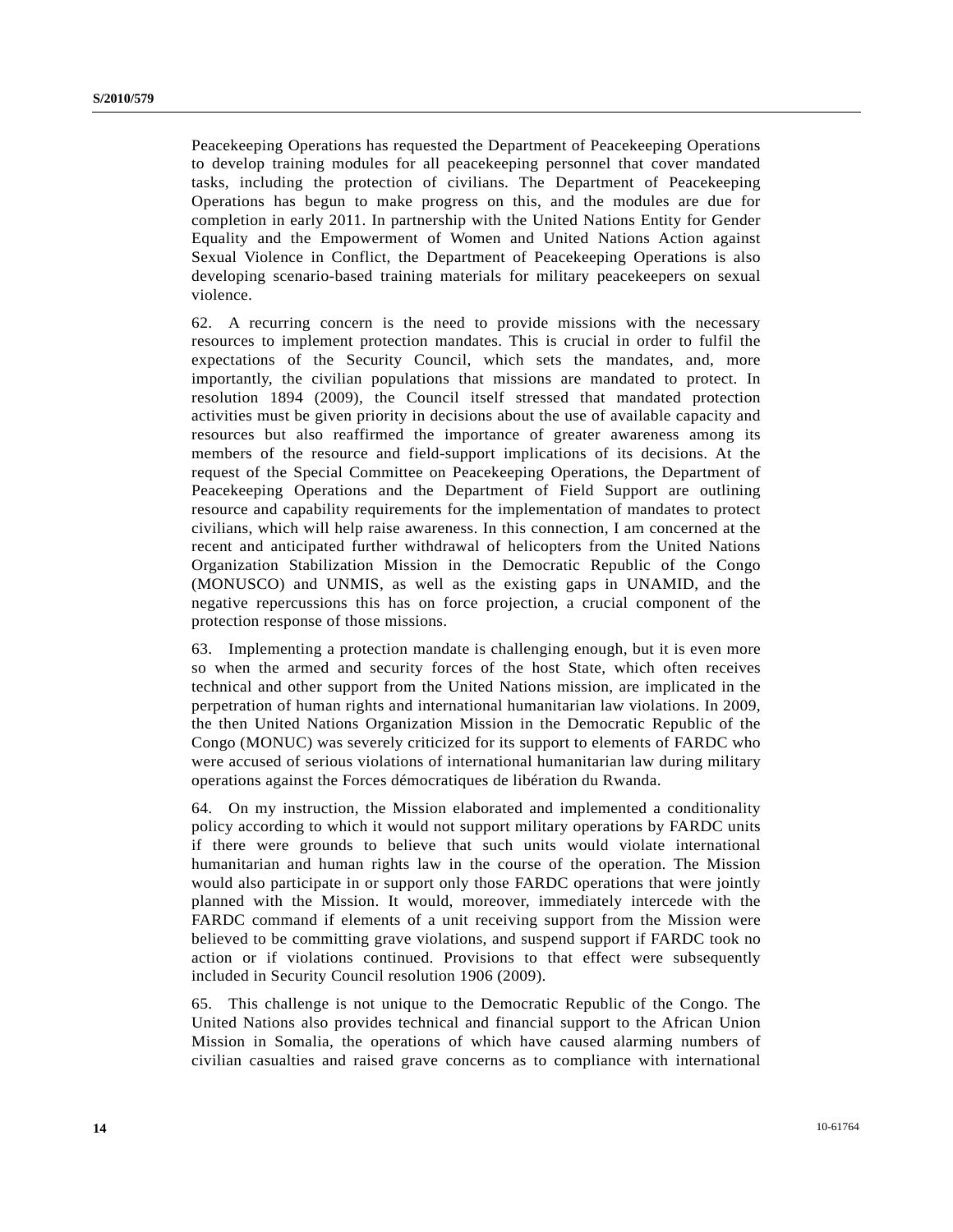humanitarian law. In the light of these cases, the Secretariat is undertaking a process aimed at ensuring consistency among missions and agreement on basic principles that must be included in any future case-specific conditionality policies.

66. In resolution 1894 (2009), the Security Council reaffirmed its practice of requiring benchmarks to measure and review progress in the implementation of peacekeeping mandates and stressed the importance of including indicators regarding the protection of civilians. Benchmarks are critical to measuring progress and demonstrating that the protection of civilians not only is an aspirational policy statement at the normative level but also can and does have practical meaning on the ground. Benchmarks also serve to engage members of the Security Council, in a more focused and sustained manner, in addressing specific threats and challenges to civilians in conflict areas. They are necessary yardsticks for affected States and communities, as well as international organizations, to measure how much more, how much longer and in what specific areas continued support and efforts are needed.

67. The need to measure progress against benchmarks is particularly acute in the context of mission drawdown, which is an issue of increased concern. In recent months, some United Nations peacekeepers have begun to withdraw from the Democratic Republic of the Congo, while the United Nations Mission in the Central African Republic and Chad (MINURCAT) is expected to withdraw completely by the end of 2010. The protection and humanitarian implications of drawdown vary depending on the local context; however, to reduce the possible risk of increased levels of instability, violence and protection concerns, including diminished physical protection, it is essential that drawdown be based not on arbitrarily imposed timelines but rather on the achievement of clear benchmarks, including in relation to the protection of civilians.

68. In this light, I am encouraged by Security Council resolution 1923 (2010) concerning the drawdown of MINURCAT. Its articulation of specific protection tasks and benchmarks that Chad has committed to implement and meet is critically important. These include ensuring the security and protection of civilians in danger and the voluntary, safe return or resettlement of internally displaced persons. Importantly, the resolution provides for a joint Government of Chad-United Nations high-level working group to regularly assess the protection situation and the measures adopted by the Government to implement the various tasks. Resolution 1923 (2010) provides a useful example of the benchmarks and requirements the Council could insist upon for ensuring that drawdown is undertaken with full cognizance of its impact on the protection of civilians. Effective monitoring and reporting by the high-level working group on the implementation of these provisions will be crucial, in order to both keep the Council informed of progress and to highlight to donor States areas that will need additional support.

69. Indeed, drawdown is of concern also in terms of the severe resource implications for the humanitarian and development actors that remain once a mission has withdrawn. These actors may have previously relied on the mission for security, logistical and other support derived from assessed rather than voluntary contributions. Once missions withdraw from contexts that still pose security and logistical challenges, humanitarian and development actors will require additional capacity and resources to ensure their security and continued operation. The same reasoning applies to other areas that were formally supported by the mission and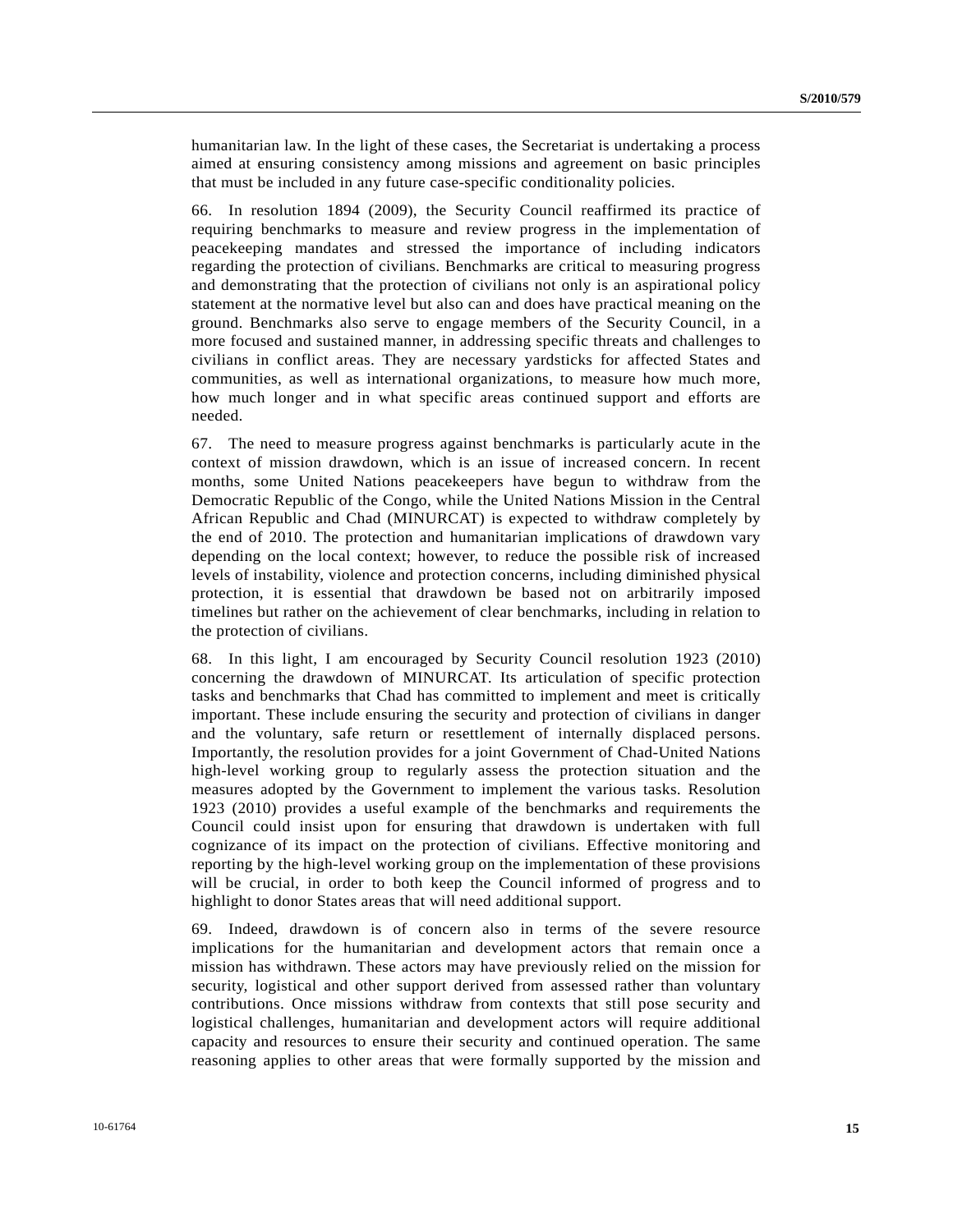financed from assessed contributions, such as rule of law, human rights and child protection activities. I will include information on the possible operational and financial implications of mission drawdown in my reports to the Security Council. Member States must be fully aware of the potential consequences of withdrawal and, in particular, the need for increased voluntary contributions to support crucial ongoing humanitarian and development activities, especially those related to protection.

#### **Recommendations**

70. **Pursuant to resolution 1894 (2009), peacekeeping and other relevant operations should develop specific benchmarks against which to measure and review progress in the implementation of mandates to protect civilians.**

71. **In advance of the drawdown of United Nations peacekeeping and other relevant operations, the Security Council, or Member States more generally, should urge the articulation of benchmarks relating to the protection of civilians. The Council should also urge the establishment of an appropriate mechanism to measure and report on progress against such benchmarks.**

72. **In the context of drawdown, donor States are encouraged to anticipate and respond in a timely manner to increased funding requirements for the humanitarian and development actors that remain.**

### **D. Humanitarian access**

73. Access is the fundamental prerequisite to humanitarian action, yet, as demonstrated in the annex to the present report, access is all too frequently compromised. Bureaucratic constraints, active hostilities, deliberate attacks against humanitarian workers, the economically motivated theft of humanitarian supplies and equipment, or a combination of all of the above continue to undermine efforts to protect and assist those in need.

74. In resolution 1894 (2009), the Security Council noted with grave concern the severity and prevalence of constraints on humanitarian access, the frequency and gravity of attacks against humanitarian personnel and the implications of such attacks for humanitarian operations. The Council further stressed the importance of parties to armed conflict cooperating with humanitarian personnel in order to allow and facilitate access to conflict-affected populations.

75. Importantly, in that resolution the Security Council reaffirmed its role in promoting an environment that is conducive to facilitating humanitarian access. To that end, the Council expressed its intention to call on parties to armed conflict to comply with their obligations under international humanitarian law to facilitate the rapid and unimpeded passage of relief consignments, equipment and personnel and to respect and protect humanitarian personnel. The Council further expressed its intention to consistently condemn and call for the immediate cessation of all acts of violence and other forms of intimidation deliberately directed against humanitarian personnel, and to take appropriate steps in response to deliberate attacks against humanitarian personnel.

76. The continued attention of the Security Council to access constraints is welcome, although this issue still requires a more comprehensive and consistent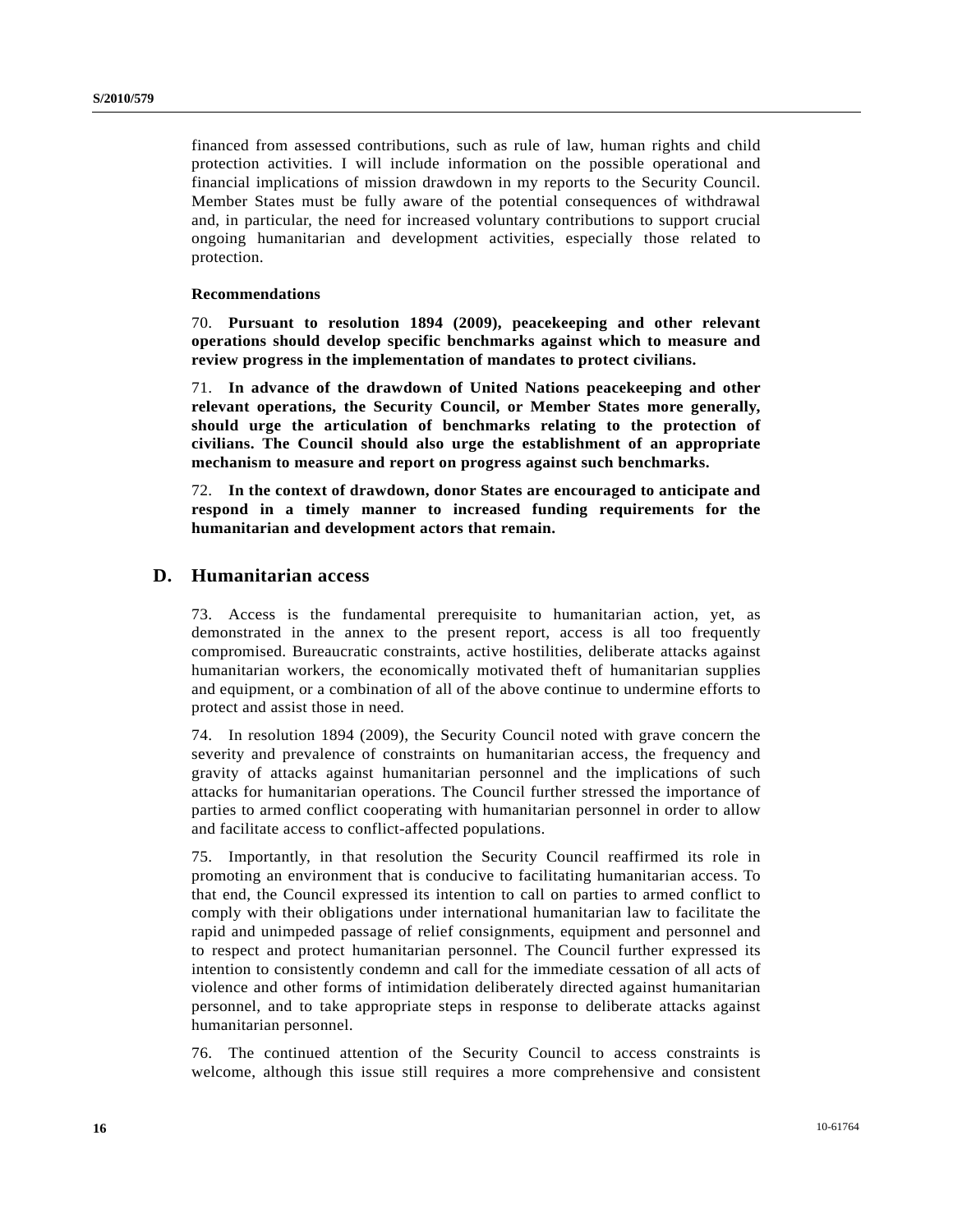approach. The Council has continued to express concern about restrictions on humanitarian access in several situations and has called on all parties to provide rapid and unimpeded access to all persons in need of assistance. Nevertheless, greater precision is needed in specifying the nature of such restrictions and, moreover, actions to be taken to counter them, such as expediting customs examination and clearance procedures and waiving or streamlining processes for travel permits. The Council has also repeatedly condemned attacks against humanitarian workers in Afghanistan, Darfur, the Democratic Republic of the Congo, Somalia and elsewhere. In very few cases, however, has the Council called for accountability for those responsible for such attacks.

77. In addition to a more comprehensive and consistent approach, several of the possible Council actions identified in my previous report remain relevant. These include calling on parties to conflict to allow safe passage for civilians seeking to flee zones of fighting and to agree on measures to enable relief actions during active fighting, such as a temporary suspension of hostilities, days of tranquillity and "de-confliction" arrangements.[2](#page-16-0)

78. The Security Council could also support efforts to address the particular problem of increased criminality in armed conflict by encouraging United Nations peacekeeping and other missions to identify and analyse factors contributing to such criminality and actions that could mitigate the impact of those factors on humanitarian access. This would be in line with the Council's role, as stated in resolution 1894 (2009), in promoting an environment conducive to the facilitation of humanitarian access, and would make a valuable contribution to maintaining safe access by addressing a problem that increasingly threatens humanitarian operations in Chad, Darfur, the Democratic Republic of the Congo and elsewhere. Such analysis would also contribute to the work of missions, as the factors that lie behind increased criminality have implications for disarmament, demobilization, reintegration and rehabilitation; security sector reform; and the rule of law.

#### **Recommendations**

<span id="page-16-0"></span>**\_\_\_\_\_\_\_\_\_\_\_\_\_\_\_\_\_\_** 

79. **The Security Council is urged to take a more consistent and comprehensive approach to addressing access constraints, in particular in implementing the provisions of resolution 1894 (2009).**

80. **The Security Council is also urged to ensure enhanced accountability for grave instances of deliberate delays or denials of access for humanitarian operations, as well as situations involving attacks against humanitarian workers, including through referrals to ICC or encouraging domestic prosecutions.** 

81. **In this connection, and in line with resolution 1894 (2009), the Security Council should request the Emergency Relief Coordinator to systematically bring to its attention situations in which humanitarian operations are deliberately obstructed and to suggest possible response actions for consideration by the Council.** 

<sup>2</sup> De-confliction arrangements involve coordinating the time and location of relief activities and movements by humanitarian organizations through liaison between those organizations and the parties to conflict during hostilities.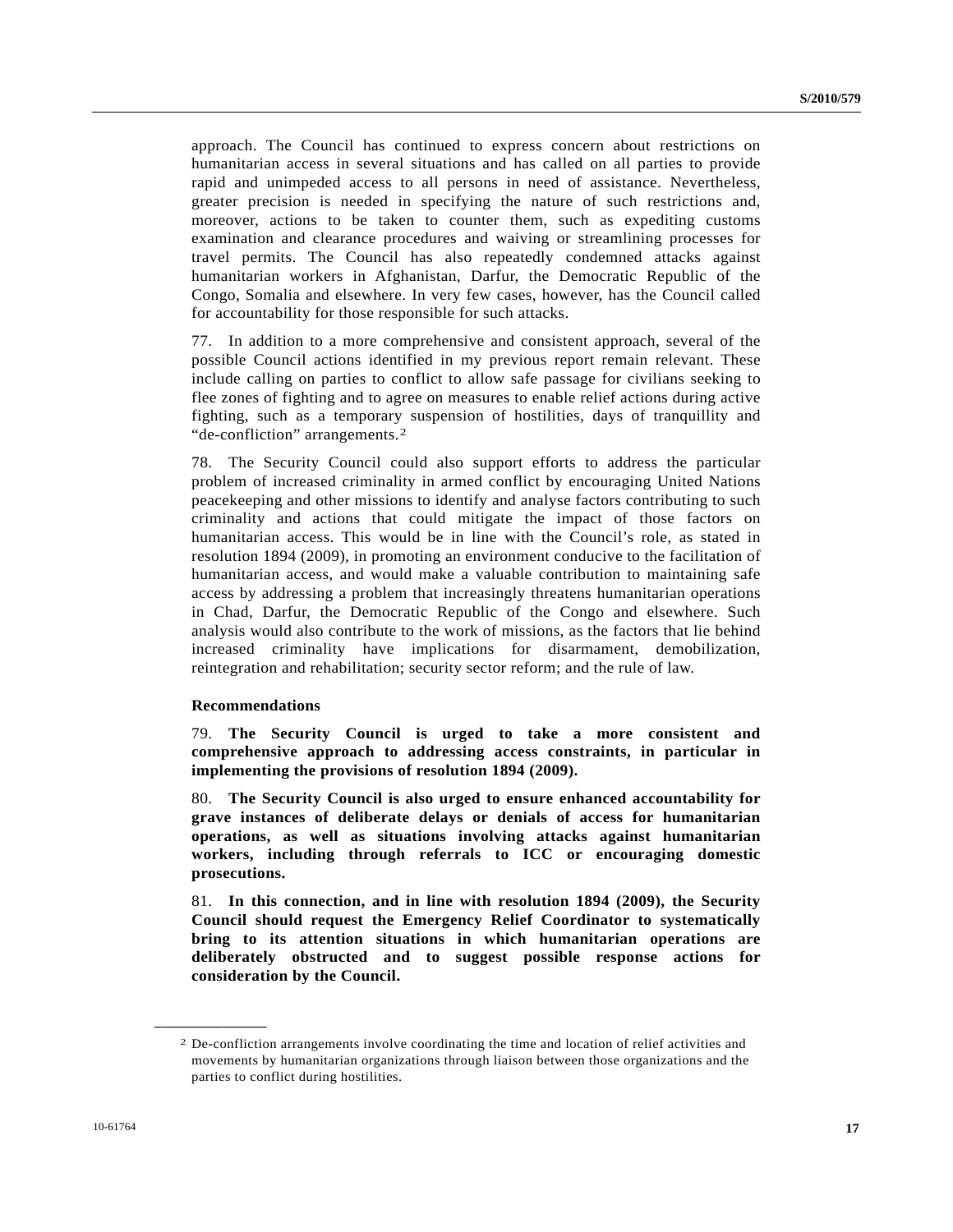### **E. Enhancing accountability**

82. Fundamental to enhancing compliance is the need to enhance accountability for violations of international humanitarian and human rights law, both for parties to conflict and individual perpetrators. As noted in my previous report, in many conflicts it is to a large degree the absence of accountability, and, worse still, the lack in many instances of any expectation thereof, that allow violations to thrive.

83. My previous report outlined several recommendations to enhance accountability. These still stand, and some were reiterated by the Security Council in resolution 1894 (2009). Specifically, in that resolution, the Council called upon all parties concerned to disseminate information about, and provide training to combatants on, international humanitarian, human rights and refugee law and to ensure that orders and instructions issued to combatants complied with international law and were observed, including by establishing effective disciplinary procedures. The Council emphasized, moreover, the responsibility of States to comply with their obligations to investigate and prosecute persons suspected of war crimes, crimes against humanity, genocide or other serious violations of international humanitarian law.

84. The emphasis on the responsibility of States to investigate and prosecute such crimes is warranted, and, as noted above in section II.B, there have been further positive, if incremental, steps at the national level. These are critically important developments, not least in terms of raising the expectation of accountability among belligerents; however, they remain simply too few in the face of existing and mounting allegations of serious violations of humanitarian and human rights law in today's conflicts.

85. As evidenced in the biannual Security Council open debates on the protection of civilians, Member States ascribe considerable importance to the principle of complementarity, and several of them have stressed that international efforts to enhance accountability should support, rather than supplant, national efforts. This is fundamental but will often require financial and technical support. Particular attention should be given in this regard to measures that enhance access to justice for victims, which is frequently problematic, not least in relation to sexual violence cases.

86. I note also that, in resolution 1894 (2009), the Security Council emphasized the need to enhance international cooperation in support of national mechanisms, and drew attention to the full range of justice and reconciliation mechanisms to be considered, including national, international and "mixed" criminal courts and tribunals. The War Crimes Chamber of the Court of Bosnia and Herzegovina, the Extraordinary Chambers in the Courts of Cambodia and the Special Court for Sierra Leone are all important models of mechanisms to support much-needed nationallevel investigations and prosecutions.

87. At the same time, it is imperative that international steps to ensure accountability not be held hostage to unnecessarily slow or otherwise ineffective national efforts. In this regard, an important, if at times politically sensitive, first step towards ensuring accountability is the mandating of commissions of inquiry. Action of this sort sends an important signal that violations will be pursued and that victims will not be ignored, and can pave the way for formal national or international judicial proceedings. In resolution 1894 (2009), the Security Council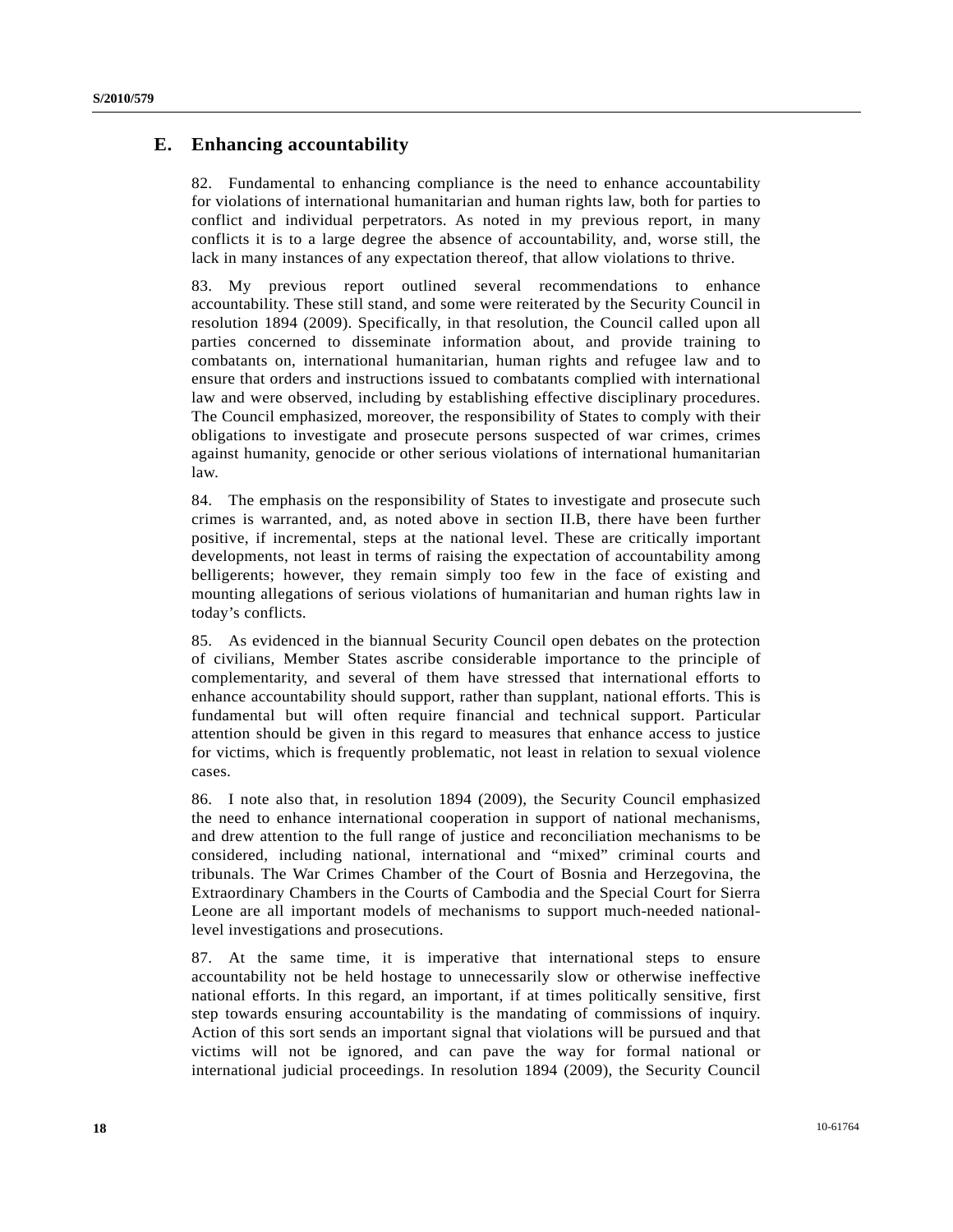emphasized the importance of addressing compliance by parties to armed conflict with international law and noted the methods used for gathering information on alleged violations. It further underlined the importance of timely, objective, reliable and accurate information and considered the possibility, to that end, of using the International Humanitarian Fact-Finding Commission established by article 90 of the First Additional Protocol to the Geneva Conventions.

88. The International Humanitarian Fact-Finding Commission is one option at the disposal of the Security Council. The Council has in the past also requested the establishment of ad hoc commissions in relation to the former Yugoslavia, Rwanda and Darfur, pursuant to resolutions 780 (1992), 935 (1994) and 1564 (2004), respectively. The findings and recommendations of these commissions contributed to the establishment of the International Tribunal for the former Yugoslavia and the International Criminal Tribunal for Rwanda, as well as the decision of the Council to refer the situation in Darfur to ICC.

89. It is not only the Security Council that can take initiatives in this area. The Human Rights Council has mandated a number of fact-finding commissions, with secretariat support provided by the Office of the United Nations High Commissioner for Human Rights, including the United Nations Fact-Finding Commission on the Gaza Conflict, established in April 2009. The report of the Fact-Finding Commission, issued in September 2009, found that serious violations of international humanitarian law and human rights law had been committed by Israeli armed forces and Palestinian armed groups. The Human Rights Council has instituted a system of reporting to monitor progress in implementing the Commission's recommendations, as well as a committee of independent experts to monitor and assess any domestic, legal or other proceedings undertaken by Israel and the Palestinian side.

90. Establishing commissions of inquiry and similar mechanisms can be politically sensitive, yet they clearly have utility in ascertaining the facts and recommending follow-up action with a view to ensuring accountability for violations. I intend to request Secretariat departments directly involved in launching and supporting inquiries to undertake a review of the United Nations experience in these processes, in consultation with other relevant departments, with a view to identifying how such processes might be used on a more consistent and less politically influenced basis. Scrutiny must be the norm.

91. In the case of Sri Lanka, instead of establishing a fact-finding or accountability mechanism, I appointed in June 2010, as follow-up to my May 2009 joint statement with President Rajapaksa, a panel of experts to advise me on Sri Lanka's efforts to address violations of international humanitarian and human rights law that may have occurred during the conflict.

92. As mentioned in my previous report, victims have a right to reparations for violations of human rights law and international humanitarian law. Reparations can play an important deterrent, as well as restorative, role.

93. In this connection, I note the emerging practice of several States, one that other parties to armed conflict might consider, of acknowledging the harm they cause to civilians and compensating victims. The practice of making amends may range from public apologies to financial payments and livelihood assistance provided to individuals, families and communities. This practice must not be seen,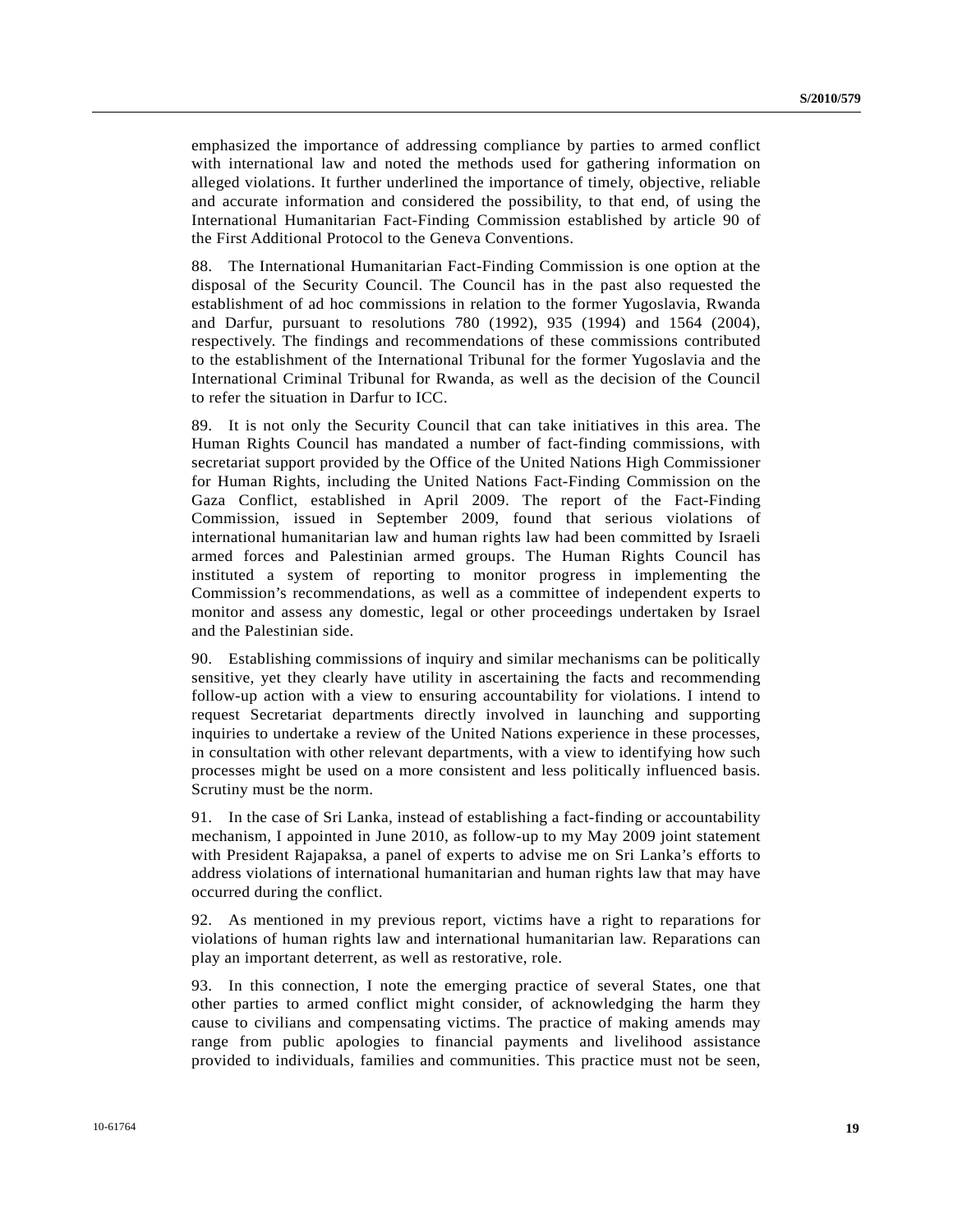however, as an alternative to prosecuting those responsible for violations of international humanitarian and human rights law and delivering justice to the victims and their families and communities.

94. In Afghanistan, for example, this practice has been implemented by most States participating in ISAF through apologies and different monetary schemes; however, the States participating in ISAF have widely varying policies and practices, and military commanders have significant discretion to investigate and execute existing policies. The North Atlantic Treaty Organization adopted a set of non-binding guidelines in June 2010 to streamline the process for addressing harm to civilians and to ensure fairness, predictability and sensitivity to victims. I would encourage ISAF to ensure that information on the process for making claims is disseminated among the population and that such claims are decided in a timely manner.

#### **Recommendations**

95. **Member States are encouraged to provide financial and technical assistance to support more effective national efforts to investigate and prosecute serious violations of international humanitarian and human rights law.** 

96. **Member States are encouraged to consider the possibility of "mixed" criminal courts and tribunals when national mechanisms are unable to cope with the existing or potential caseload.** 

97. **Member States that have yet to do so are encouraged to sign and ratify the Rome Statute of ICC.** 

98. **The Security Council should:** 

 (a) **Systematically include in relevant situation-specific resolutions provisions relating to:** 

 (i) **The need to disseminate information about, and provide training for combatants on, international humanitarian, human rights and refugee law, and to establish effective disciplinary procedures to ensure that orders and instructions issued to combatants are observed;**

 (ii) **The need for States to take appropriate steps to comply with their obligations to investigate and prosecute persons suspected of war crimes, crimes against humanity, genocide or other serious violations of human rights law;** 

 (b) **Insist that Member States cooperate fully with ICC and similar mechanisms. This includes, for States parties to the Rome Statute, apprehending persons indicted by ICC who are on their territory;** 

(c) **Enforce such cooperation, as necessary, through targeted measures;** 

 (d) **Systematically request reports on violations and consider mandating commissions of inquiry to examine situations in which concerns exist about serious violations of international humanitarian and human rights law, including with a view to identifying those responsible and their being held accountable at the national level or subjected to targeted measures and/or the situation being referred to ICC;**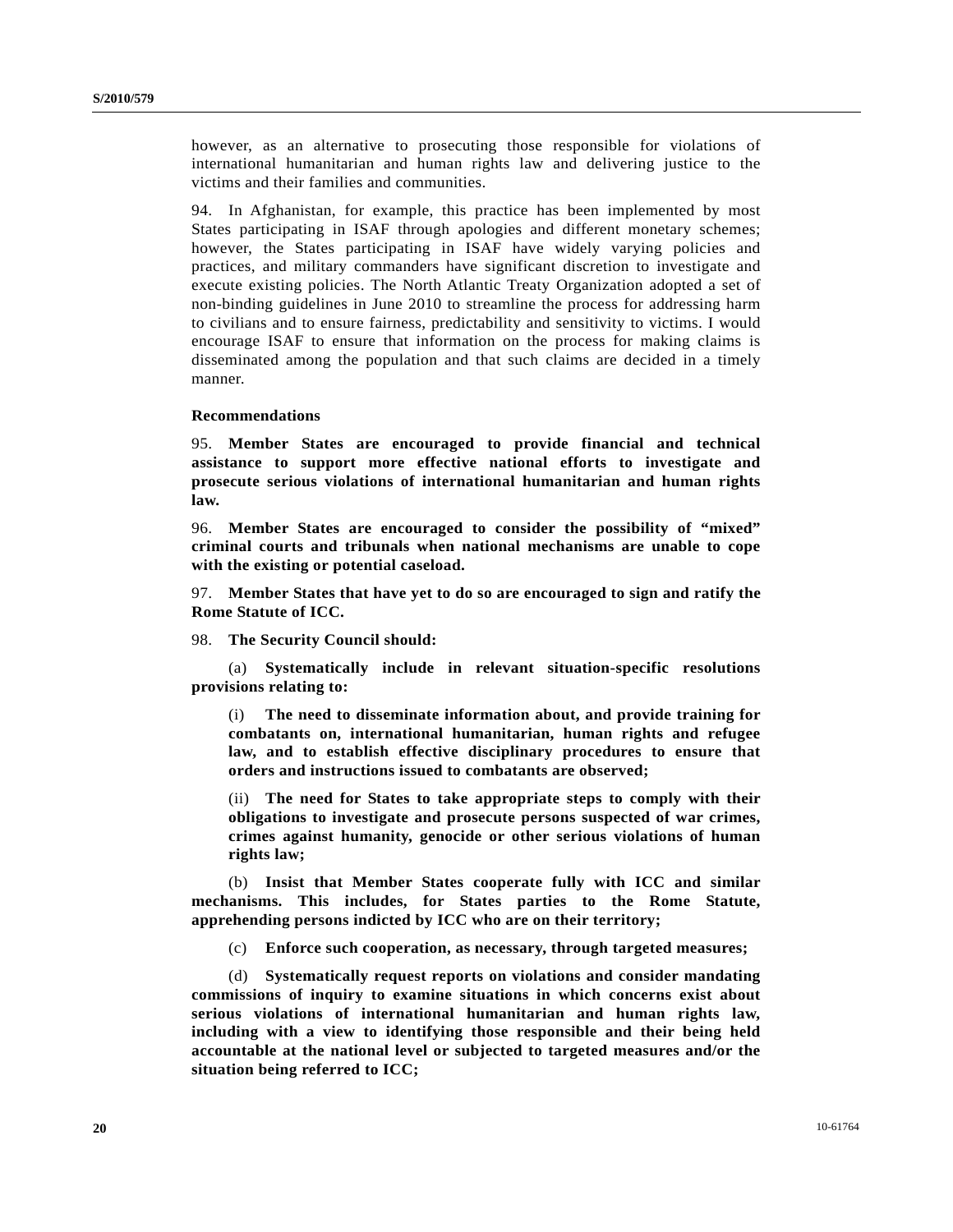(e) **Call upon States to establish, or mandate, mechanisms to receive claims from individuals alleging to be the victims of violations of international humanitarian law and human rights law.** 

## **IV. Conclusions and actions**

99. The present report began with a clear and simple message: that we must focus our efforts on enhancing protection where and for whom it matters most — on the ground, in the midst of conflict and for the hundreds of thousands of civilians who are, on a daily basis, at risk of, or fall victim to, serious violations of international humanitarian law and human rights law.

100. In both the present report and in my previous report, I have outlined pertinent recommendations intended to meet the five core challenges and, above all, facilitate protection on the ground. I would strongly urge the Security Council and Member States to consider these recommendations and implement them accordingly.

101. In addition, I would urge members of the Security Council and other Member States to consider three actions that are implicit in the present report and absolutely fundamental to enhancing collective efforts to enhance the protection of civilians. The first two apply specifically to the Council, while the third concerns the role of United Nations humanitarian and peacekeeping operations.

#### **Action one**

#### **Ensuring a comprehensive approach**

102. It is imperative that we move away from the current selective approach to the protection of civilians in armed conflict. In resolution 1894 (2009), the Security Council reiterated its willingness to respond to situations of armed conflict where civilians were being targeted or humanitarian assistance was being deliberately obstructed, including through the consideration of appropriate measures at its disposal. It would also be important for the Council to consider extending this willingness to act to conflicts of which it is not already seized, as they often raise many of the same, and sometimes more acute, protection concerns that are seen in those situations that are already on the Council's agenda. Such conflicts may equally warrant or, by their very nature, demand Council attention, condemnation and action, in line with the thematic resolutions on the protection of civilians and the actions listed in the aide-memoire.

103. **I would urge the Security Council to find new and innovative ways to address those contexts that are not formally on its agenda but in which significant concerns exist in relation to the protection of civilians, including through Arria-formula meetings and expert-level meetings of a less formal character. The Secretariat stands ready to assist in this regard.** 

### **Action two Ensuring a consistent approach**

104. The stated commitment of the Security Council to the protection of civilians as a thematic issue is evident, including through its work in the informal Expert Group on the Protection of Civilians; however, the need for a more comprehensive approach notwithstanding, there must be greater consistency in the manner and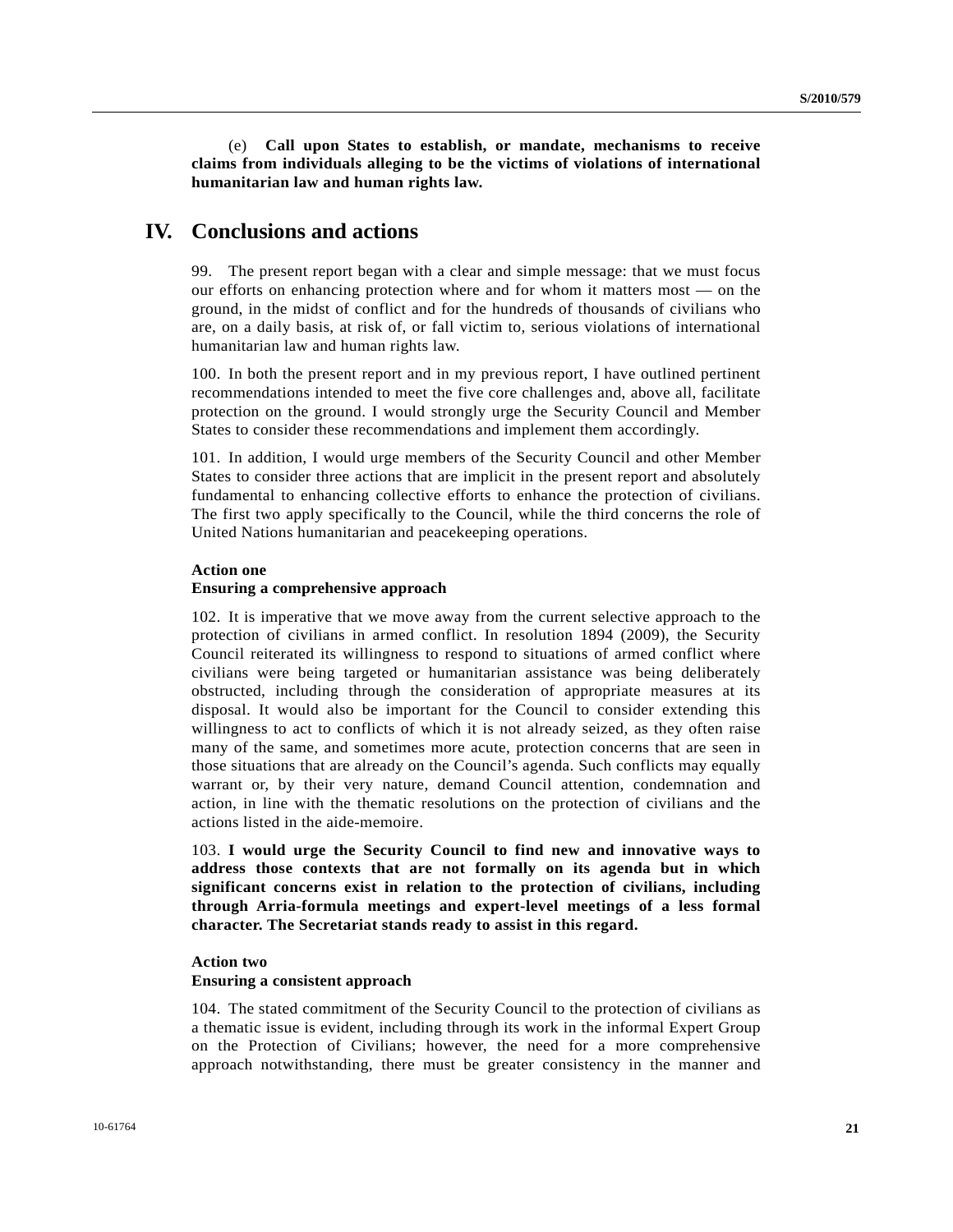extent to which the Council addresses protection in those contexts of which it is actually seized.

105. **Members of the Security Council are encouraged to systematically apply the aide-memoire, continue to make extensive use of the informal Expert Group on the Protection of Civilians and consider other ways in which the Expert Group could further inform the Council's deliberations, including through specific briefings on thematic protection concerns and on progress made in addressing country-specific protection concerns against benchmarks.** 

#### **Action three**

#### **Ensuring an accountable approach**

106. Systematic monitoring and reporting on the impact of our efforts to improve the protection of civilians is essential. We must track progress, including in terms of the implementation of the Security Council's resolutions; identify areas of concern and appropriate response actions; and ensure an approach in which those involved are accountable for their actions or lack thereof.

107. The Security Council has recognized the need for benchmarks against which peacekeeping missions should report on the implementation of their mandates, including in relation to the protection of civilians. This is fundamental, not least in terms of the drawdown of missions, particularly those that have played an instrumental role in protecting civilians.

108. A broader approach is needed, however. We need to systematically monitor, review and report on the protection of civilians in all relevant situations and, moreover, on the role of all relevant actors in the response, including but not limited to peacekeeping missions, which are merely one protection actor and present only in a limited number of situations. We need to systematically assess and report on the extent to which our actions are making civilians safer.

### 109. **I intend to ask the Emergency Relief Coordinator to develop, in consultation with relevant United Nations and other actors, indicators for systematic monitoring and reporting on the protection of civilians in armed conflict.**

110. While our efforts to protect civilians on the ground have not kept pace with developments at the normative level, we cannot afford to be dismissive of their impact. As the daily work of countless humanitarian and human rights workers, peacekeepers and political negotiators demonstrates, protection can be done. We need, however, to make it a priority for our actions, operationally and politically, thereby reflecting the very spirit of the United Nations and its Charter. In this respect, our focus, more than 10 years after the Security Council first considered this issue, must shift from describing shortcomings and urging normative change to clearly improving our tools on the ground and monitoring progress — or failure. This is the task that now lies before the Council and, indeed, all of us.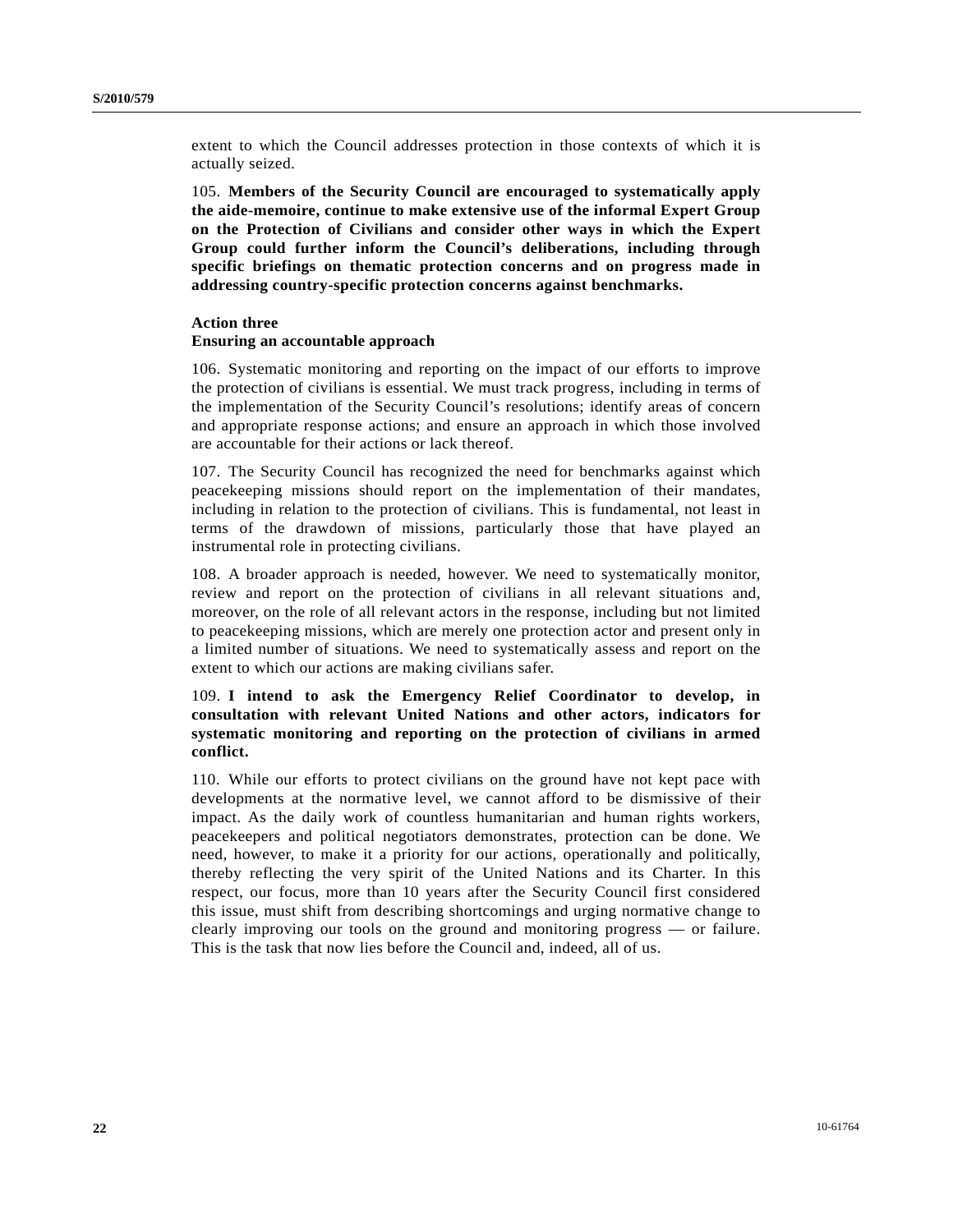## **Annex**

## **Constraints on humanitarian access**

1. Constraints on humanitarian access in situations of armed conflict take different forms, affecting both access by humanitarian personnel to civilian populations in need and access by civilian populations to assistance and services. Not all constraints are deliberate, and not all constitute violations of international law.

2. My previous report included an annex identifying different types of access constraints. It highlighted three in particular as posing the greatest challenge, owing to their widespread and frequent occurrence and their severe consequences for humanitarian personnel and operations and populations in need: bureaucratic constraints imposed by Governments and other authorities; the intensity of hostilities; and attacks on humanitarian personnel and theft of assets. Eighteen months on, these same constraints continue to seriously affect humanitarian operations and undermine the well-being of civilian populations in conflicts throughout the world.

## **I. Bureaucratic constraints**

3. Bureaucratic restrictions on the entry of personnel, goods and equipment into an affected State, as well as on their movement within the country of operations, can be onerous and time-consuming to comply with and often cause significant delays in the provision of assistance. While, under international humanitarian law, humanitarian activities require the consent, and are subject to the control, of the parties to conflict, those parties are obliged to give such consent to impartial relief operations and must facilitate and allow humanitarian activities to be carried out, including the full, safe and unhindered access by humanitarian personnel to civilian populations in need. Restrictions should not place undue burden on humanitarian operations at the expense of timely access to, and to the detriment of, the affected population.

4. In support of facilitating the timely entry of goods and equipment into affected States, in September 2010 the Office for the Coordination of Humanitarian Affairs and the World Customs Organization signed a memorandum of understanding in which they agreed to cooperate in establishing and promoting measures to expedite the import of relief items and equipment during emergency situations. Drawing on customs-related components of existing conventions, the Office for the Coordination of Humanitarian Affairs and the World Customs Organization have also developed model language concerning, for example, expedited customs examination and clearance procedures. The Security Council can support solutions to ongoing bureaucratic constraints by calling on affected States to refer to the model language for the development of bilateral agreements with humanitarian agencies and to overcome bottlenecks in customs procedures in a timely manner.

5. Meanwhile, bureaucratic constraints continue to restrict access and the delivery of assistance to those in need. In the occupied Palestinian territories, for example, restrictions on the entry of humanitarian goods, imposed as part of Israel's blockade of Gaza since June 2007, continue to impede recovery efforts and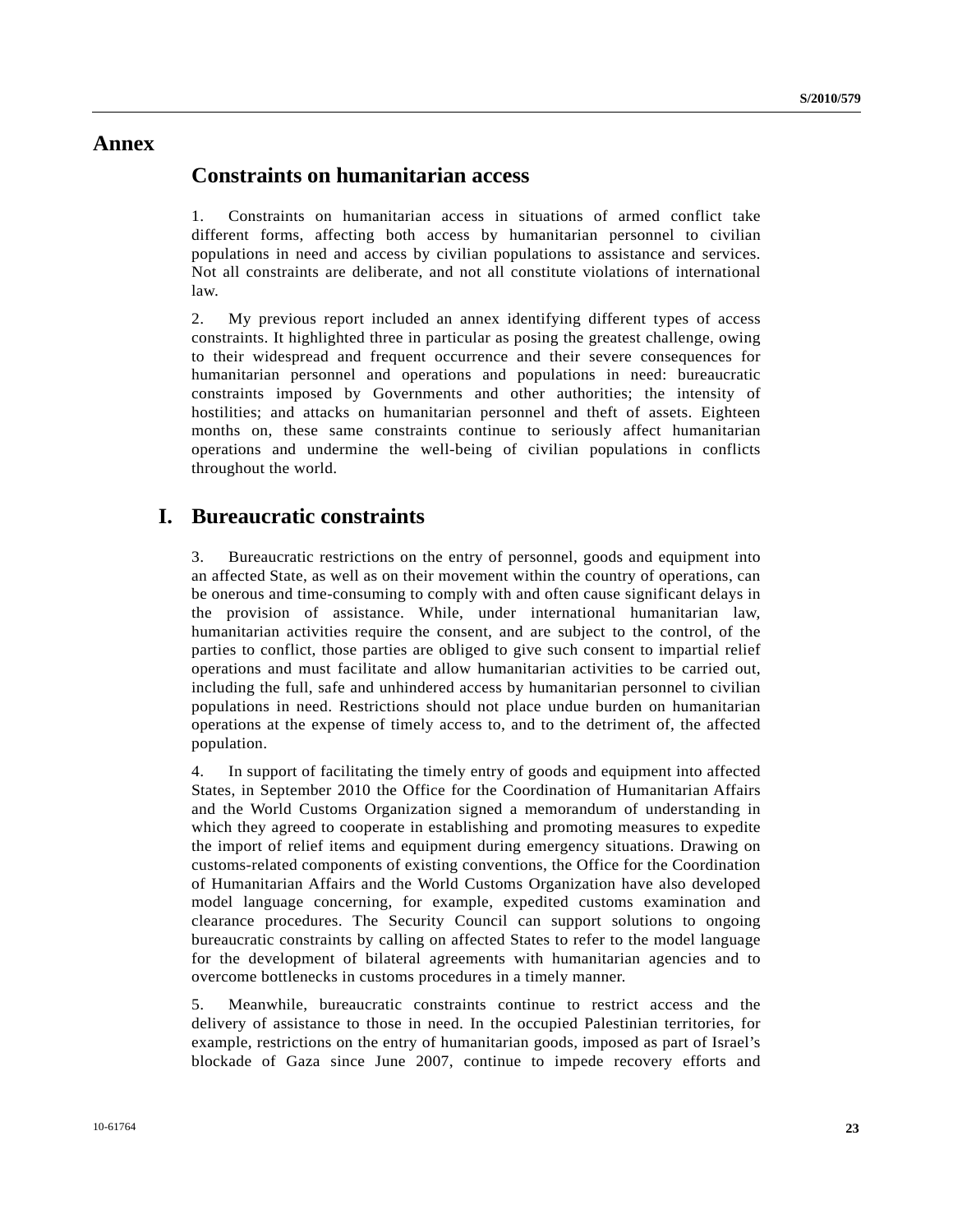undermine the well-being of the civilian population. Since June 2010, Israel has incrementally relaxed restrictions on commercial goods entering Gaza, and some United Nations recovery projects have been approved by Israeli authorities. Nevertheless, the reconstruction of homes, medical facilities and water and sewerage systems damaged during Operation Cast Lead continues to be impeded by restrictions on the import of construction materials and spare parts intended for humanitarian projects. Time-consuming procedures for monitoring the entry of individual truckloads, as well as existing restrictions on the type and quantity of items that can be brought in and on the movement of humanitarian personnel, continue to impede the implementation of a humanitarian response commensurate with the existing humanitarian need.

6. In Sri Lanka, restrictions on access by United Nations agencies and non-governmental organizations to affected populations across the north were eased in the first half of 2010 in recognition of their expertise and capacity to facilitate post-conflict recovery and reconstruction. Nevertheless, an accumulation of procedures to obtain permission for organizations to operate and carry out certain activities creates a considerable burden for humanitarian actors and greatly reduces the timeliness and efficiency of aid operations. Clearance must be obtained from the Ministry of Defence to access and operate in camps for the displaced, as well as in areas of return. In addition to vehicle checks, the staff of non-governmental organizations may have to undergo body searches prior to entering camps for the displaced. Procedures and paperwork requirements for staff, vehicles and programmes are problematic not only because of their quantity but also because they are not always interpreted consistently by authorities at the local, regional and central levels. New demands or sudden and seemingly arbitrary denials of visas or permission to travel or implement activities result in significant delays and a high degree of unpredictability in humanitarian and recovery/reconstruction programming and implementation. In addition, specific activities, though approved, are restricted by extremely limited timeframes for implementation and geographical coverage. This occurs to such an extent that most humanitarian actors are engaged in an almost constant, time-consuming process of applying for approval to implement activities.

7. In the Sudan, the suspension of humanitarian workers continues, affecting most recently staff of the International Organization for Migration and the Office of the United Nations High Commissioner for Refugees (UNHCR), although the expulsion of UNHCR staff was subsequently reversed. In response to complaints from humanitarian organizations over continuing threats of expulsion, in August 2010 the Government of the Sudan agreed to the establishment of a tripartite mechanism consisting of the Ministries of Foreign Affairs and Humanitarian Affairs and the United Nations Humanitarian Coordinator to review possible expulsions on a case-by-case basis with a view to facilitating their reversal.

8. The high-level committee, established upon the conclusion of the 2007 joint communiqué between the Government of the Sudan and the United Nations and aimed at streamlining bureaucratic procedures affecting humanitarian operations, was expanded and strengthened with the support of the Minister of Humanitarian Affairs following the suspension in March 2009 of the activities of 16 international and national non-governmental organizations. State joint committees and subcommittees on humanitarian programmes and the safety and security of aid workers and property have been established. Overall, although some State-level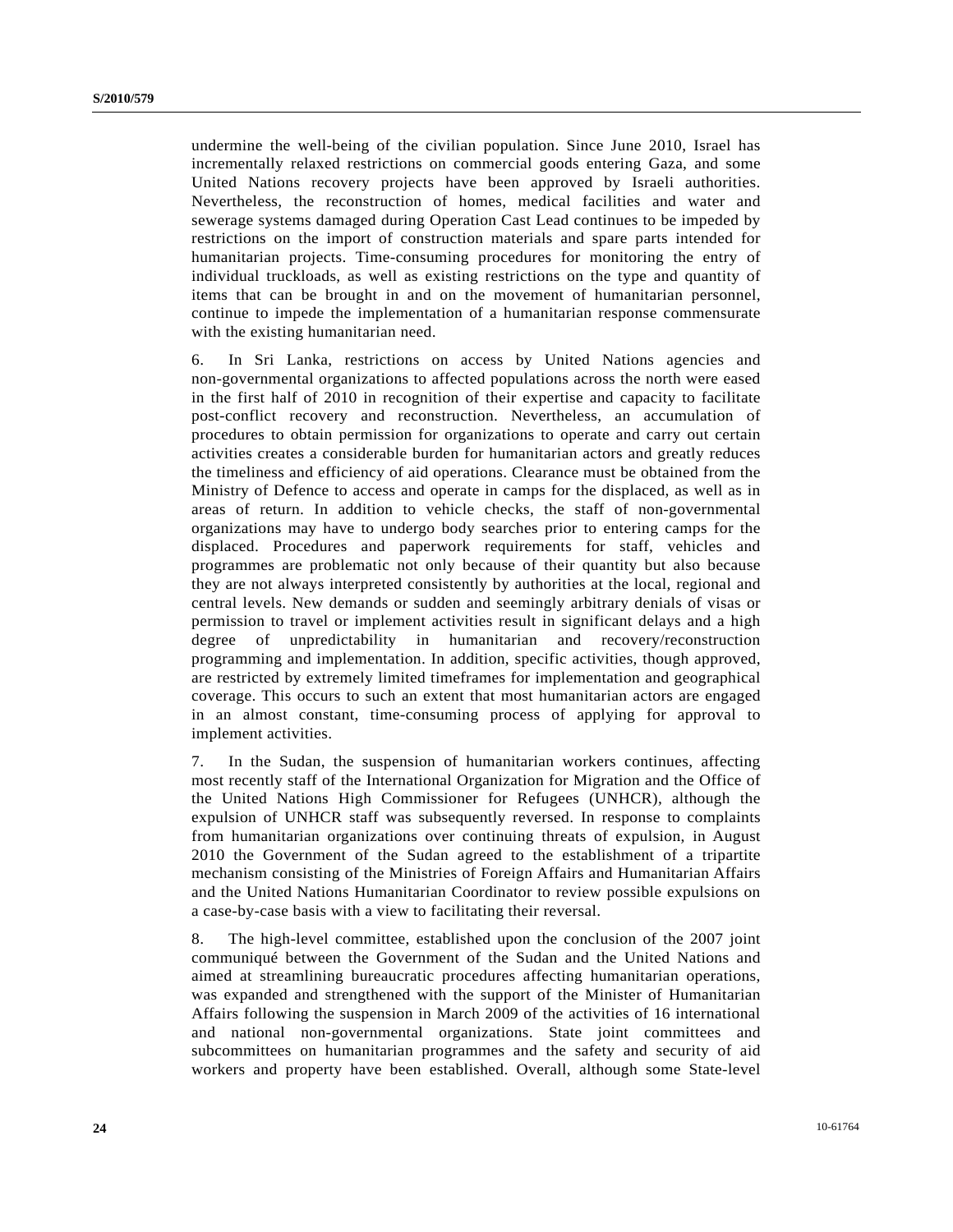meetings have been held, the joint committees in the three Darfur states are still not functional. This greatly reduces the opportunity for dialogue between the authorities and humanitarian actors on humanitarian needs and possible responses thereto.

9. In Yemen, gaining access to a specific location on a specific date requires complex negotiation with multiple actors, and travel is often unpredictable. Prior consultations are required with numerous actors: the central authorities; the local governor; Al-Houthi insurgents; local leaders who may exercise de facto control over an area; and local contacts who can warn of the presence of criminal or otherwise hostile groups. Such conditions underscore the importance of building trust locally at all levels of governmental and non-governmental structures, which in turn requires considerable investment in a long-term presence in situations of protracted conflict.

10. In addition to impeding access by humanitarian actors to those in need, policies instituted by national authorities may lead to segments of the civilian population being unable to access assistance. In Pakistan, registration criteria have sometimes excluded civilians who fled their homes out of fear of impending attack rather than because they were warned by the military to evacuate or because their area was designated as "conflict-affected". This effectively excludes many thousands of people in need from access to food and distributions of tents and non-food items. In Yemen, the Government stopped registering internally displaced persons in July 2010 over concerns that not all persons seeking registration were actually displaced. Although such concerns may be legitimate, they must be addressed in such a way as to ensure that those in genuine need of assistance and services are identified and not excluded from access to them.

11. Humanitarian actors operating in south and central Somalia are continually caught between competing demands by Al-Shabaab and local authorities to pay taxes or conduct their activities in a certain way. In January of this year, the World Food Programme (WFP) temporarily suspended operations across southern Somalia as a result of unacceptable demands by local non-State actors regarding aid delivery. A press statement issued by Al-Shabaab subsequently banned all WFP operations in Somalia. The suspension of operations resulted in approximately 750,000 planned beneficiaries being cut off from food distributions in a country where one in five children in the south and central regions is malnourished.

12. Normally, when faced with such demands, humanitarian actors seek to maintain dialogue, to explain and build acceptance of their humanitarian purpose and to negotiate acceptable terms for continuing their activities. Dialogue with all State and non-State actors for humanitarian ends is not optional but rather is an inevitable necessity in order to reach all civilians in need and ensure the impartial provision of aid. This is true in all conflicts, including Afghanistan, the Central African Republic, the Democratic Republic of the Congo, the occupied Palestinian territories, Pakistan, Somalia, the Sudan and Yemen. As indicated earlier, however, some donor States have introduced conditions into funding agreements, or adopted funding policies or national legislation, that have the effect of imposing limits on, or even criminalizing, contact by humanitarian organizations with non-State armed groups.

13. While the political strategies of some Member States may require policies or legislation aimed at the political or economic isolation of certain groups, such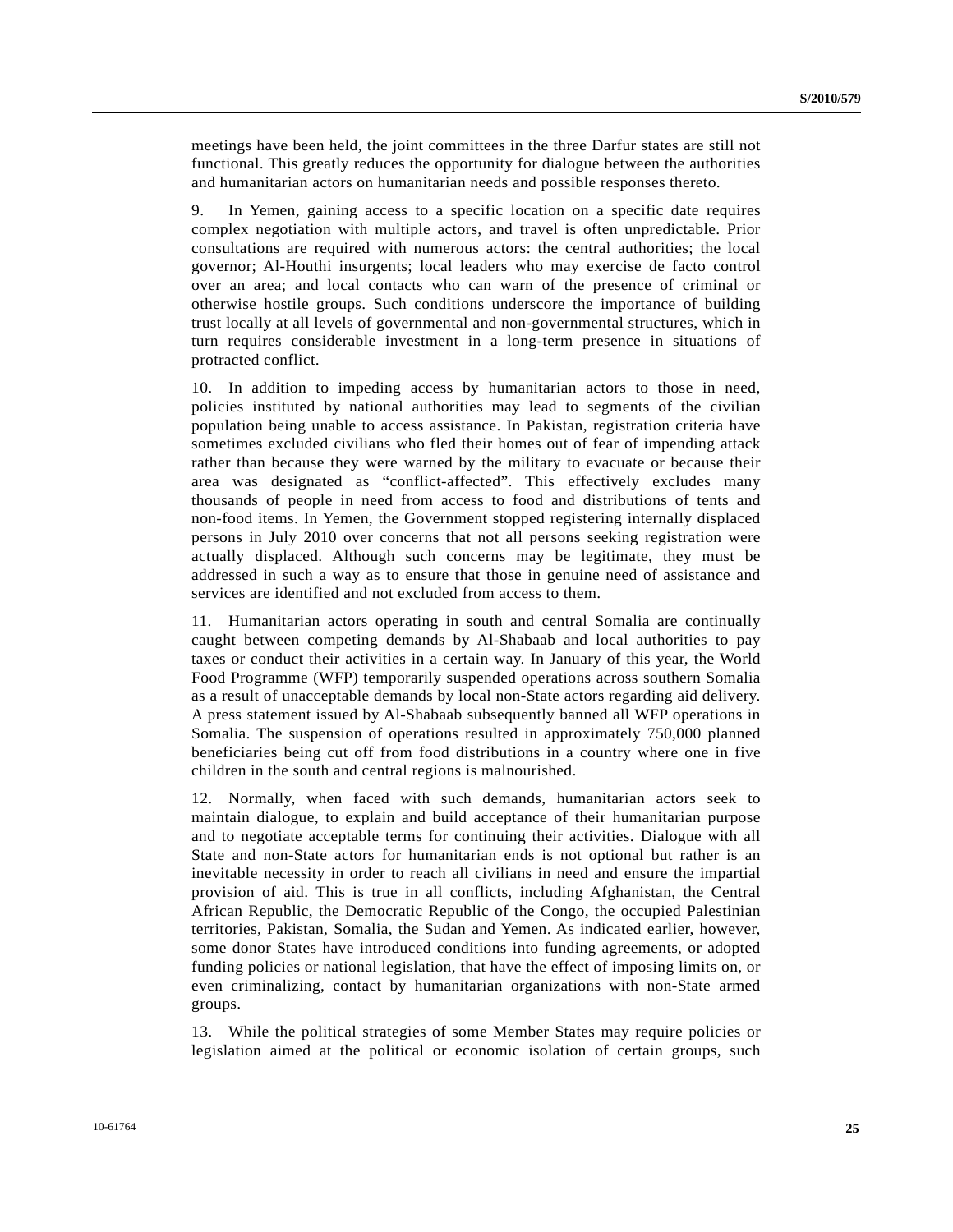measures should not result in harm to the civilian population through the effective imposition of restrictions on efforts to care for them and ensure their survival.

# **II. Ongoing hostilities**

14. Ongoing hostilities regularly impede the ability of humanitarian organizations to reach and assist conflict-affected populations in a timely manner in such contexts as Afghanistan, the Central African Republic, Darfur, the Democratic Republic of the Congo, Pakistan, Somalia and Yemen.

15. In the eastern Democratic Republic of the Congo, for example, access is severely constrained owing to ongoing operations by the Forces armées de la République démocratique du Congo (FARDC) and non-State armed groups, including an increase in attacks by the Lord's Resistance Army in Haut and Bas Uélé. This has a significant impact on the distribution of assistance and supplies, including, for example, the timely provision of post-exposure prophylaxis kits to rape victims in order to prevent HIV infection.

16. In Somalia, hostilities during much of 2010 have severely constrained access for international humanitarian actors and had seriously negative consequences for the operations of local humanitarian organizations. The situation is particularly acute in Mogadishu, where fighting has prevented a large proportion of assistance activities, interfered with access to health services and resulted in the periodic localized suspension of wet feeding and supplementary feeding programmes for 266,000 beneficiaries.

17. In Pakistan, humanitarian actors cite ongoing hostilities as the most significant impediment to access. For example, as a result of active hostilities, regular assistance is not currently reaching the displaced or other conflict-affected populations in parts of the Federally Administered Tribal Area, such as the North Waziristan or Kurram agencies.

18. The ability of the civilian population to access assistance and services is as important as access by humanitarian actors to those in need. For example, health workers have reported increases in preventable deaths when people are unable to reach medical facilities in a safe and timely manner because of fighting. Recent fighting between anti-Government elements and the International Security Assistance Force (ISAF) and Afghan forces in Kandahar has inhibited access by the civilian population to health-care centres, including for treatment of conflict-related injuries.

19. In eastern Jebel Marra in Darfur, fighting in early 2010 between rival rebel factions and between rebel and Government forces displaced approximately 100,000 civilians and precipitated the suspension of humanitarian activities in February 2010. The population of Jebel Marra was already vulnerable to food insecurity and disease prior to the suspension of assistance. The absence of timely and necessary assistance has led to fears of possible disease outbreaks, with suspected cases of measles, as well as reports of malnutrition and bloody diarrhoea. Although the intensity of hostilities has declined, the Government has repeatedly denied permission to humanitarian organizations to travel to areas under the control of the Sudan Liberation Army-Abdul Wahid in order to assess the situation and resume humanitarian operations.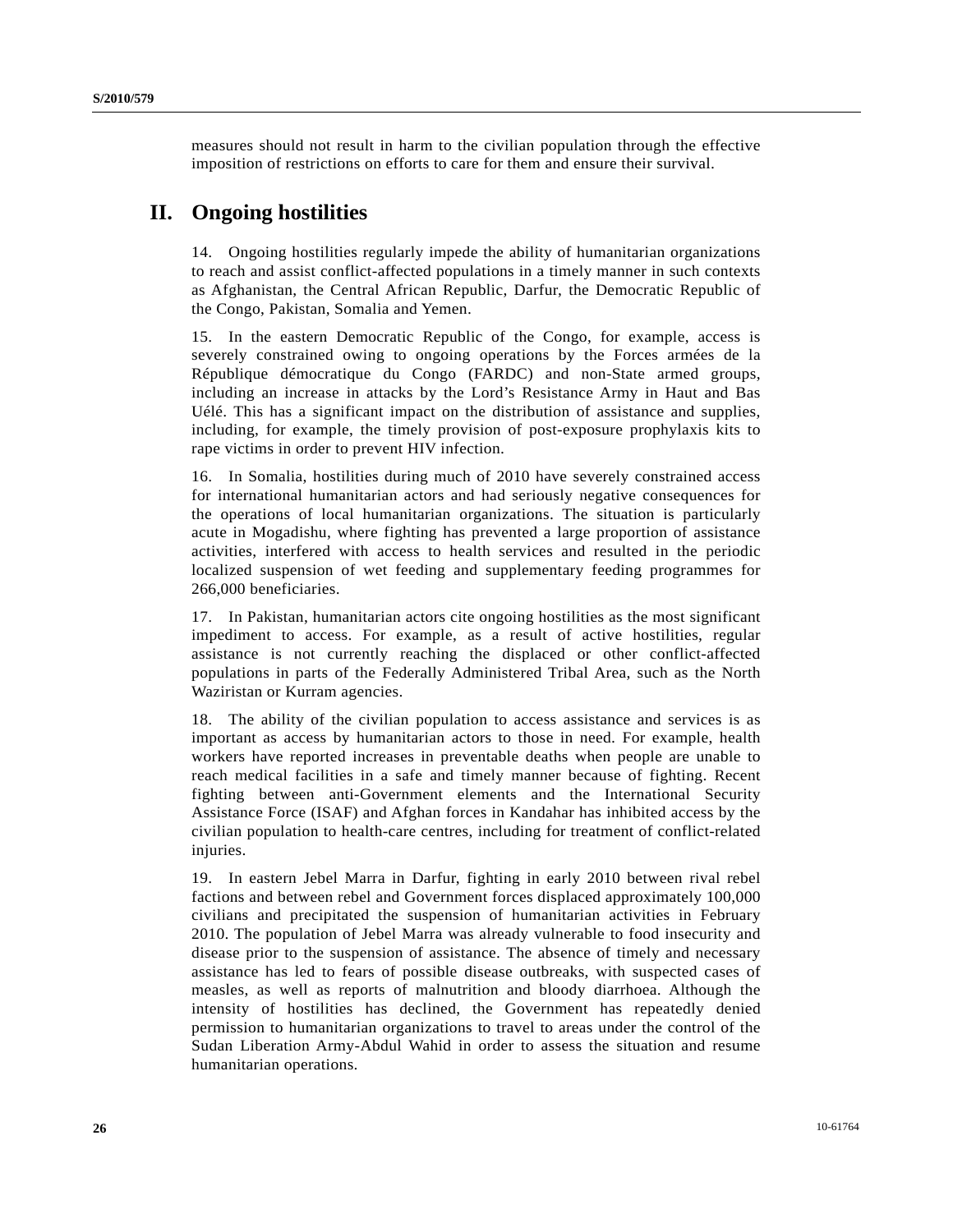20. Such examples underline the importance of implementing measures designed to facilitate access during active hostilities, including the creation of humanitarian corridors or temporary suspensions in hostilities to allow the evacuation of civilians and the passage of relief workers and supplies. Days of tranquillity should continue to be promoted to ensure that vaccination programmes continue during conflict. They may serve as a model to facilitate other humanitarian activities during hostilities. Such measures necessitate engagement by humanitarian actors with all parties to conflict. The Security Council can support these measures by calling on parties to conflict to agree to them and facilitate their implementation. The Office for the Coordination of Humanitarian Affairs is conducting a study on operating in complex security environments, which will identify, in part, good practice with regard to such arrangements. The results of the study may further inform possible Council action.

## **III. Violence against humanitarian personnel and theft of assets**

21. The increase in violence against humanitarian personnel over the past decade is the most severe trend in constraints affecting access. More than 100 humanitarian workers were killed each year in 2008 and 2009, more than three times the number killed a decade ago and twice the number killed in 2005. Those abducted and injured in attacks have numbered more than 200 each year for the past four years. National humanitarian personnel bear the brunt of this risk. In the past year, United Nations personnel have been most affected by insecurity in Afghanistan, Pakistan and Somalia, and continue to face serious challenges in carrying out humanitarian operations in these contexts.

22. So far in 2010, at least 51 humanitarian workers have been killed and 82 abducted.[a](#page-26-0) While these figures suggest a downward trend in the overall casualty rate for humanitarian workers in armed conflict, the actual risk to humanitarian personnel has not decreased. Rather, the reduced levels of violence against humanitarian personnel are largely a result of reduced humanitarian presence and ground movements in reaction to increased violence, particularly in Darfur and Somalia. As a result, humanitarian agencies suffer not only continuously high and unacceptable levels of threat to their staff but also vastly reduced levels of access to affected populations.

23. Politically motivated violence against humanitarian personnel and economically motivated criminality are particularly problematic in Afghanistan, the Central African Republic, Chad, the Democratic Republic of the Congo, Somalia, the Sudan and Yemen. In South Sudan, for example, violence against and intimidation of humanitarian personnel have actually increased during the past year. Since February 2010, there have been 99 reports of violence against humanitarian workers involving security forces or harassment by the South Sudan authorities. Thirty-five of these incidents were particularly serious, involving physical abuse, detention without charge or assault on humanitarian premises. Attacks have targeted both national and international staff, and several humanitarian workers have been hospitalized for injuries sustained during attacks by the security forces. Some cases have involved the occupation of schools and clinics or the looting of health and food

<span id="page-26-0"></span>**\_\_\_\_\_\_\_\_\_\_\_\_\_\_\_\_\_\_** 

a See the *Aid Worker Security Database*, available from www.humanitarianoutcomes.org. Figures for 2010 are provisional.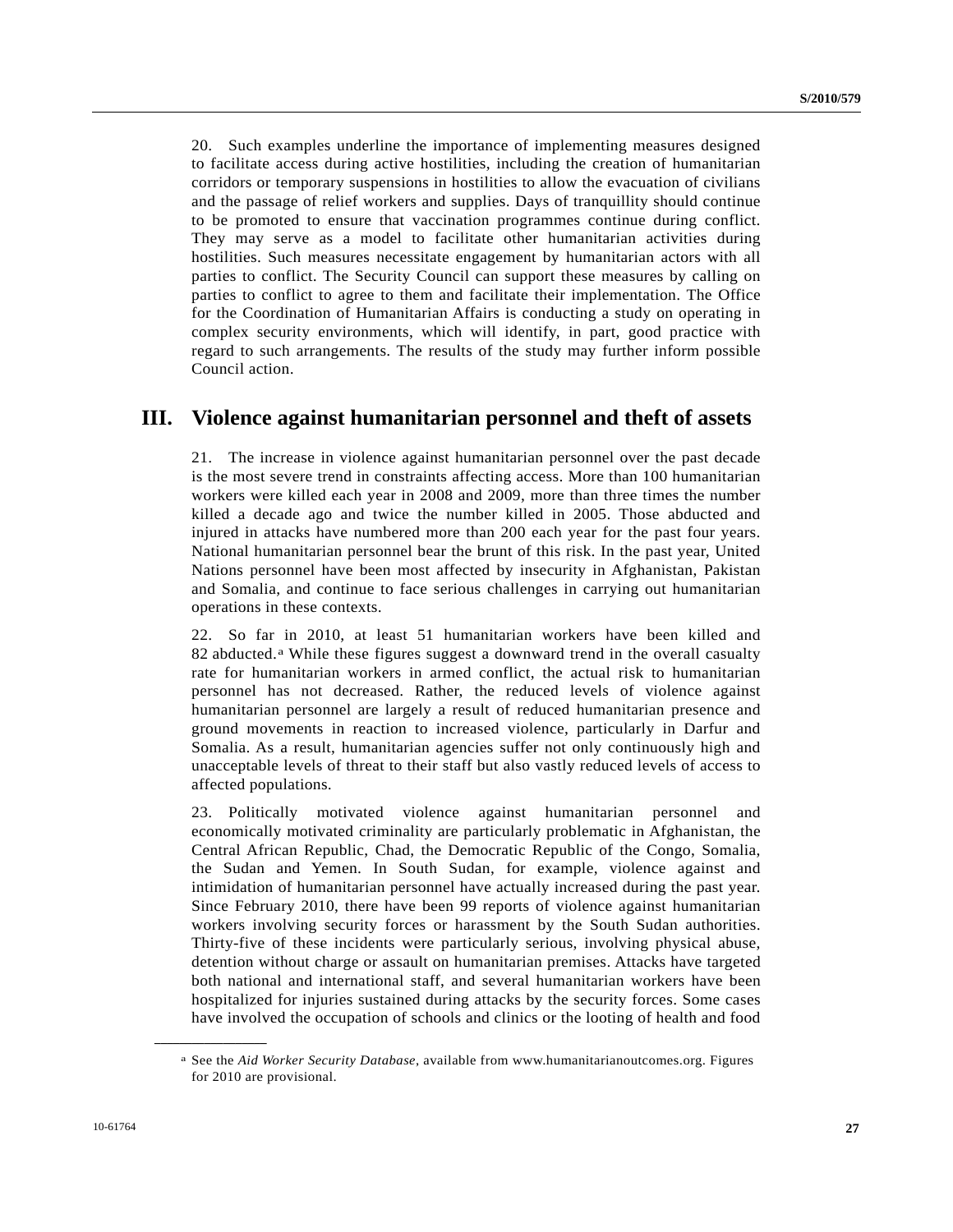stocks, and have reduced humanitarian services in some sectors to alarmingly low levels. On some occasions, the vehicles of humanitarian organizations have been taken by the security forces to facilitate troop movements.

24. In Darfur, abduction remains a serious concern for the humanitarian community. The incidence of vehicle hijacking has decreased significantly compared with 2009. So far in 2010, 15 vehicles have been hijacked (with 9 of those hijackings occurring during August), compared with 73 in 2009. In Somalia, while there have been numerous serious and fatal attacks on humanitarian workers in 2009 and 2010, the overall number of attacks has decreased significantly this year. In both contexts, however, these downward trends are the result of significantly reduced humanitarian presence and ground movements, which have greatly reduced access.

25. A more significant shift has occurred in Afghanistan. While United Nations security measures continue to limit the movement of United Nations humanitarian actors in areas controlled by non-State armed groups, some non-governmental organizations have sought to adapt their security management measures, establish and maintain dialogue with anti-Government elements and adjust their posture and relationships with other actors so as to convey their neutrality, impartiality and independence. As a result, according to the Afghanistan Non-Governmental Organization Safety Office, attacks on non-governmental organizations involving improvised explosive devices and small arms have each declined by more than 35 per cent over the past year. Conversely, the Safety Office reports a significant increase in attacks on private development contractors that are closely aligned with ISAF- and Government-implemented counter-insurgency activities. While adjustments made by non-governmental organizations in their security management, as described above, have enabled them to maintain programming on the ground, such security is localized and depends on contact with and acceptance by armed groups and community-level leaders in the immediate area. In the meantime, continued threats during travel along roads in areas where there is no clear chain of command among the armed groups that may be present mean a high dependency on costly air travel. This affects the ability of humanitarian actors to assess and address needs in new locations and underscores the importance of more proactive and comprehensive access negotiation with all relevant parties.

26. Given their primary responsibility for ensuring a secure environment for humanitarian operations, States often insist on providing armed escorts to humanitarian organizations in response to ongoing threats. In Pakistan, the national staff of non-governmental organizations continue to remain as vulnerable to violence in 2010 as they were in 2009. Twenty-two employees have been killed, wounded or abducted so far in 2010, compared with 28 in 2009. The Pakistani authorities have sought to address threats to humanitarian operations, including through the provision of armed escorts, for example, in the provinces of Khyber Pakhtunkhwa and Punjab.

27. In situations of armed conflict and where attacks against humanitarian workers are primarily political in nature, however, the use of armed escorts provided by national security forces can undermine the neutrality and independence of humanitarian actors, and the perception thereof, which is essential to establishing their acceptance by all parties to conflict and to minimizing threats against them and the persons they are trying to assist. Accompaniment by State security or armed forces also inhibits the ability of humanitarian actors to engage non-State armed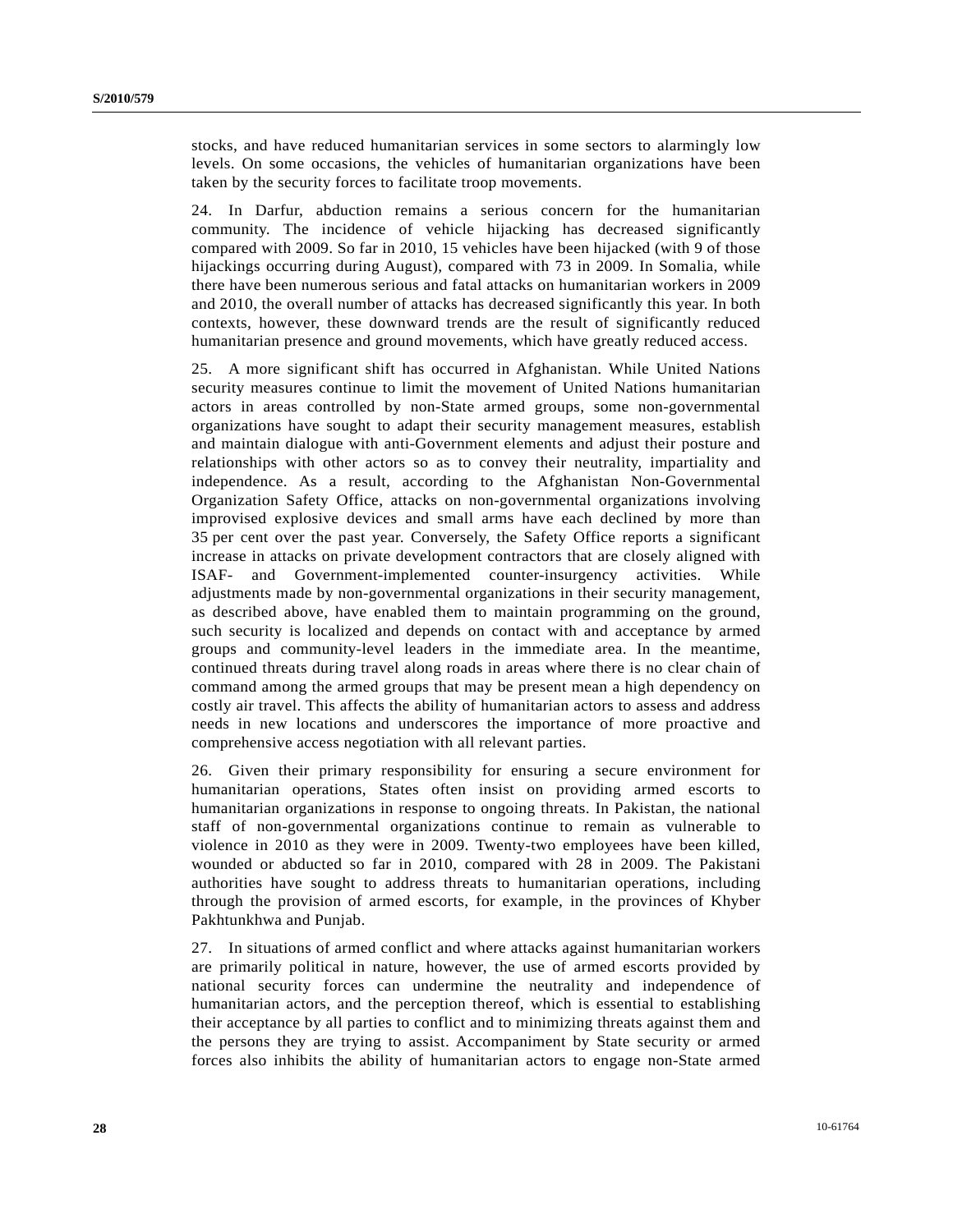groups in order to gain safe access to populations in need, particularly when such forces are also parties to conflict.

28. In such situations, armed escorts should be used only as a last resort. The principle of last resort, as it relates to the use of military assets in humanitarian operations, including armed escorts, is widely recognized by States; [b](#page-28-0) however, greater understanding of the thinking behind the criteria and conditions of last resort by all parties who seek to facilitate humanitarian access would enable consideration of alternative means for ensuring safe and timely access.

29. In situations where violence against humanitarian personnel and the theft of assets is primarily motivated by economic concerns and perpetrated by criminal groups, armed escorts can have a positive deterrent effect. In the Democratic Republic of the Congo, 152 such incidents have affected humanitarian operations so far this year, including 33 armed incursions into premises and 43 incidents of violence used during the theft of assets, two thirds of which occurred in North Kivu. Non-State armed groups were responsible for 35 of these incidents, 89 were perpetrated by unknown criminal groups and the remaining 28 by FARDC. In Chad, violence against humanitarian organizations and theft are perpetrated primarily by criminal actors for economic gain, and have recently spread to new areas and taken on new forms, including abduction and breaking into premises. Abductions have forced some non-governmental organizations to reduce or suspend activities in border areas with the Sudan.

30. Pursuant to United Nations security measures, United Nations agencies in eastern Chad are required to rely on armed escorts provided by the United Nations Mission in the Central African Republic and Chad (MINURCAT), and agencies in much of the Democratic Republic of the Congo are required to rely on armed escorts provided by the United Nations Organization Stabilization Mission in the Democratic Republic of the Congo (MONUSCO). This has helped deter economically motivated violence, including vehicle hijackings and the theft of supplies, and has generally contributed to area security. In Chad, however, humanitarian agencies anticipate operational setbacks in the coming months as a result of the withdrawal of MINURCAT forces by the end of 2010, in a context marked by the limited capacity of the national security forces and an expected increase in criminality during the upcoming dry season. Similar concerns exist in relation to the Democratic Republic of the Congo and the drawdown of MONUSCO, which has secured areas where humanitarian activities could then be implemented.

31. The Government of Chad has indicated its intention to provide armed escorts to humanitarian organizations, but it is unclear whether sufficient capacity exists to accommodate humanitarian movements in a timely manner. In addition, whenever operating in a situation of armed conflict, there remain, as noted above, concerns over the risks to the perception, and therefore security, of humanitarian organizations when armed escorts are provided by national security forces rather than United Nations peacekeeping missions, in this case MINURCAT. In both Chad and the Democratic Republic of the Congo, the national security forces, particularly through enhanced policing capacity, should develop alternative approaches to minimize these risks while helping create an environment conducive to

<span id="page-28-0"></span>**\_\_\_\_\_\_\_\_\_\_\_\_\_\_\_\_\_\_** 

b See Inter-Agency Standing Committee, "Guidelines on the use of military and civil defence assets to support United Nations humanitarian activities in complex emergencies" (March 2003).